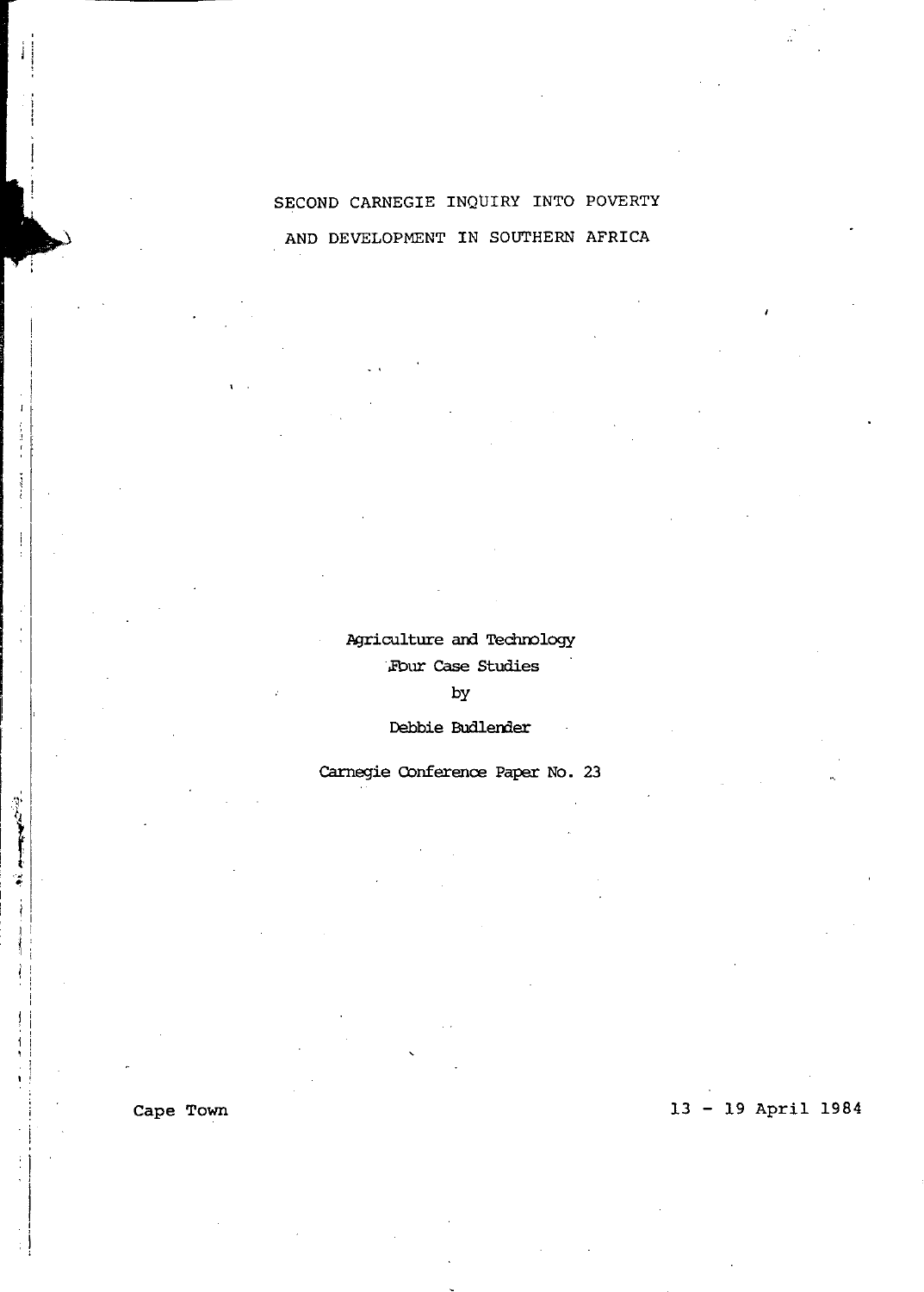## **Agriculture and Technology** - Four' Case Studies.\*

The following plain and simple Observations are addressed to you, on a subject which deeply concerns you all; in which your interest is as much at stake as that of the Farmer and the Landlord.

You appear to have contracted a great dislike to the, use of what are termed Machines, and chiefly to the use of the Threshing Machines. You have never well considered the Reason of your dislike. You merely state that Machines are hurtful to the . Labourers - that they prevent the Poor being employed. upon these grounds you proceed to destroy them.

The word Machine seems to convey to your minds, some contrivance necessarily attended with mischief to the Poor; whereas, in truth, the word Machine means the same as Tool or Instrument, on all occasions has the same signification. A Thrashing Machine is a tool or instrument with which we thrash; so is a Flail, only that it is a far less useful Machine.

(Addrress to Labourers on the Subject of Destroying Machinery, Henry Brouham, 1830, in Berg, 1979).

In looking at the application of technology in agriculture, analysis has too often been confined to the question of mechanisation, which in turn has been confined to looking at tractor/labour ratios. While these ratios do provide a rough index as to the degree of mechanisation, the applpication of technology today can be extended far beyond this.

In the first half of the twentieth century technological innovation was virtually synonymous with tractorisation, as farmers replaced animal-drawn ploughs with motorised tractors. This changed caused a major revolution, not only in the labour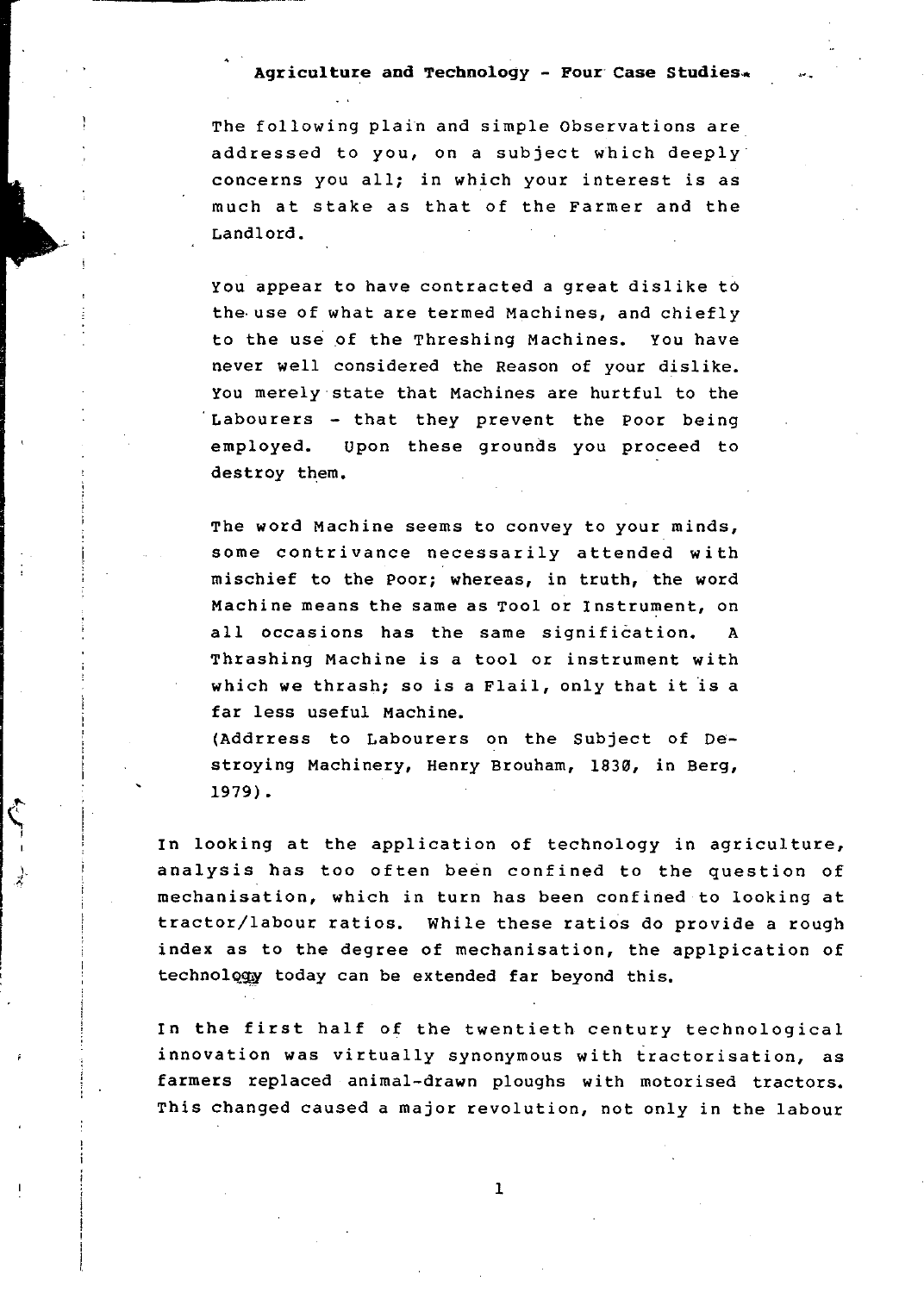process, but also *in* the position of many squatters and labour tenants. The area under cultivation was extended and stock reduced. Both these trends encouraged the (forced) conversion of the more independent forms of rural existence to wage labour. As former labour tenants remember:

> There first came the tractors and the big ploughs. The threshing machines came later. (People) were reduced as a result of those machines. They were rendered redundant because the machines had taken over.

> Man, ever since they started cultivating with tractors and planting wheat, they told us to sell our cattle. They are using tractors only now.

Another former tenant, from the Schweizer-Reinecke district sees the system even more blatantly:

> Jeffrey (the farmer) called a meeting and said, "All the people on these farms come to the meeting and listen to the new law." They came and said that halves were no longer to be practised. Agricultural methods had changed and tractors were being introduced. Those who had cattle would have to sell them. (African Studies Institute interviews).

 $\ddot{\phantom{a}}$ 

In the latter half of the century the move has been towards both bigger and more powerful tractors, and more advanced and specialised machinery, such as mechanical harvesters. All these machines have meant that the land has been more extensively cultivated and the area of "unused" bushveld greatly reduced. White farmers now have even less incentive to allow their workers to keep their own livestock on the small remaining areas. But farmers have also introduced science in other forms. Herbicides, pesticides, fungicides, fertilisation and irrigation are important components of "modern, scientific" framing. Many of these innovations facilitated the further expansion of farming.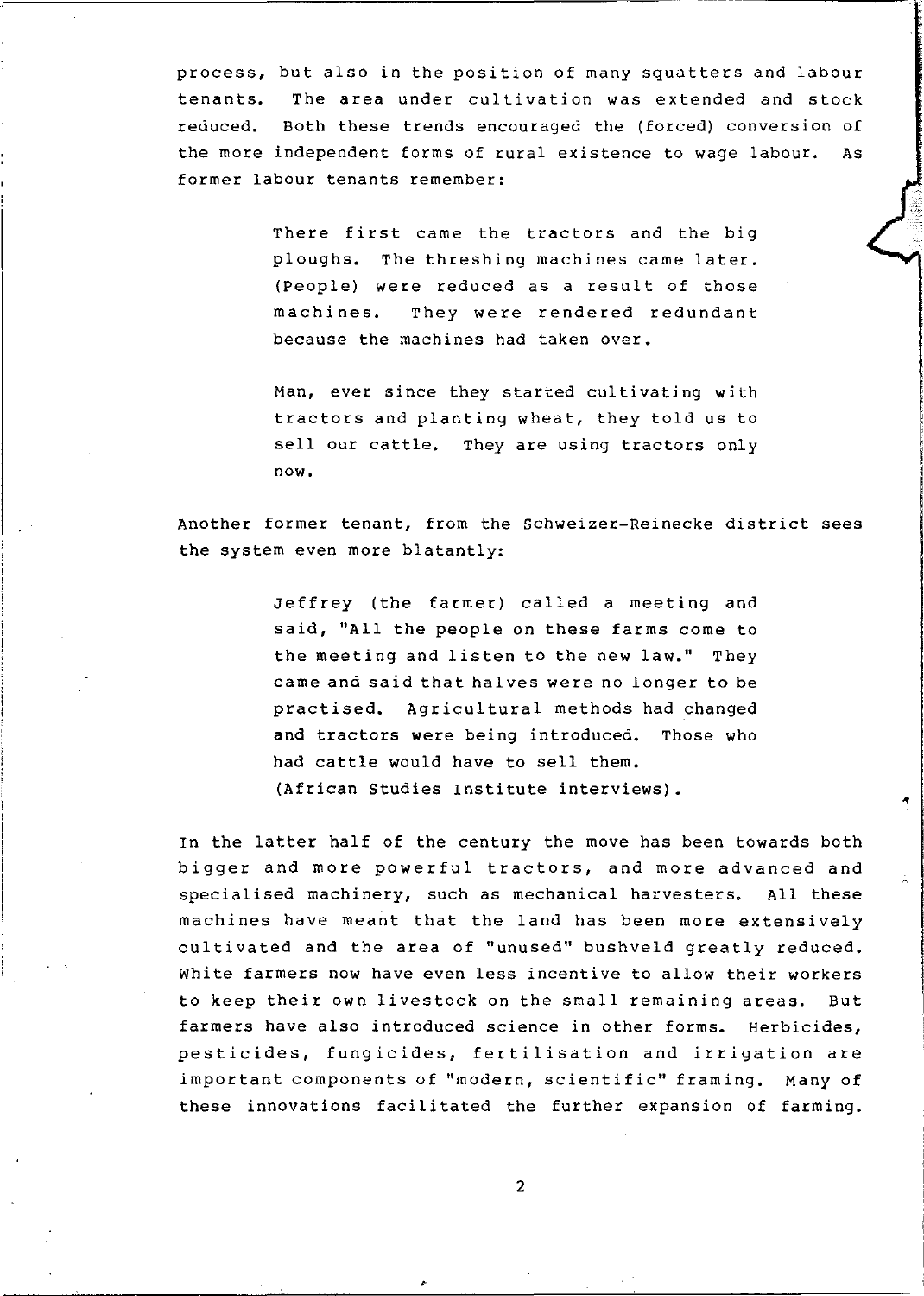They made formerly infertile or marginal land cultivable, and increased the need for large-scale farming to take advantage of the large capacity of the measures and to justify the relatively large expenditures. Tractors laid the necessary base for these innovations - indeed many of the new instruments are mounted on, or' drawn by, tractors, while chemicals, fertilisers and irrigation equipment are applied from them. In this sense tractors provide a, fairly good index of and basis for technology in agriculture. But to get a clearer picture we must look at all these elements and their specific effects separately.

It seems clear that firstly, we cannot view mechanisation as tractorisation alone, and secondly, the decision to introduce new technology in one operation depends on decisions with regard to other operations. One innovation implies another, and once on the course of mechanisation, it is often difficult to halt it. It is not every branch of farming which, like the sugar farmers in Natal, can temporarily "pack away" their tractors when the labour shoztage diminishes, and return to previous methods of cultivation.

Some of the side-effects of modern scientific farming might well be appreciated, or even desired, by those who initiate the first moves. Machines and chemicals are often tempting options in a situation where labour is scarce or only available at a price above that which the farmer is prepared to pay. Control is also an important consideration - "...labour is more difficult to handle than a chemical". (Aires, 1976, page 4)

Individual farmers and the advocates of mechanisation in organised agriculture are certainly fully aware of the effects of technology on the size and composition of the labour force. These were and are, in fact, some of the chief motivations for the changes. Other effects, such as health hazards and ecological disturbances might not always be appreciated or anticipated. This is especially true when one takes into consideration the interlinkages between different technological innovations such as those described below. An understanding of these effects is important both for those who initiate the moves, and, more importantly, for those who will suffer or enjoy the

 $\rightarrow$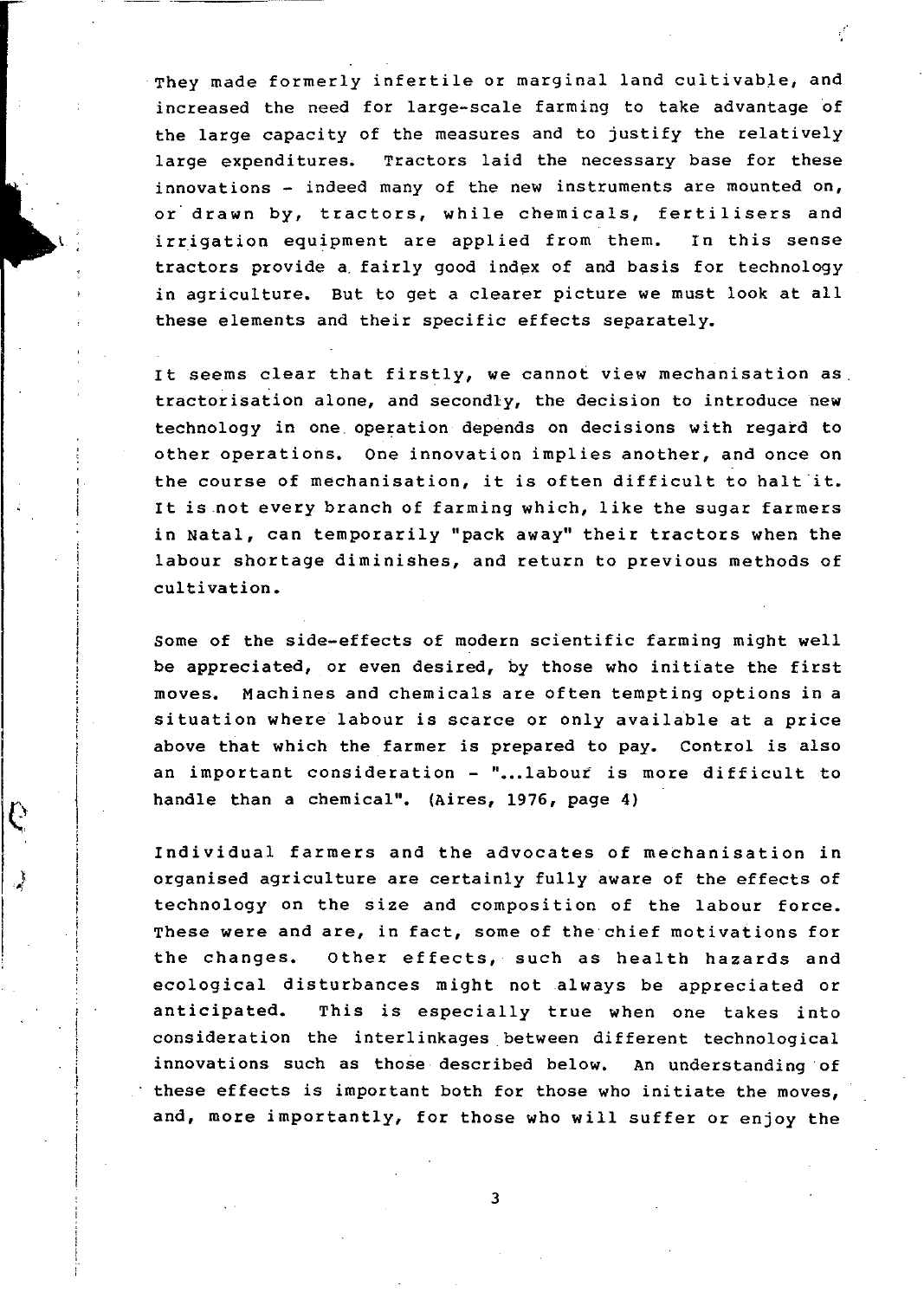#### effects.

In examining the interlinkages, we have to abandon the overall statistics and examine developments in one area or one branch of farming. Patterns emerge from these specific studies, many of which would be lost in broader and more general statistical analysis. Here we present descriptive studies of four different areas and crops. Those with knowledge of other areas and crops will be able to see to what extent the same forces operate there.

#### Kirkwood

On the Kirkwood farm which forms the basis of one case study it was not labour problems which triggered the move to mechanisation, but rather that other scarce South African resource, water. Drought is a recurrent problem in the area, and water is an essential element in the efficient cultivation of the chief crop, citrus fruit.

The farmer studied identifies the current development as starting with the severe drought of 1969. Conditions were so bad at this time that many farmers in the area actually assisted their black employees to get alternative jobs in town. After the drought, with an increase in production on the farm, as well as industrial development in Uitenhage and Port Elizabeth, the previous labour shortages were exacerbated.

At that time the irrigation systems of all the farmers in the area were interlinked. The lands were irrigated by the flood method and all the farms in the area had to receive their water at the same time. The irrigation itself extended over a period of two weeks, during which workers were needed 24 hours a day to direct the water to the correct orchards. 21 people in three teams of seven were employed in this process on the farm in question.

'<br>' I.

 $\epsilon$ 

Flood irrigation necessitated the building and maintenance of banks around each tree to retain the water. Much labour was involved in these two tasks. The banks also limited the options available to the farmer. Tractors driving between the trees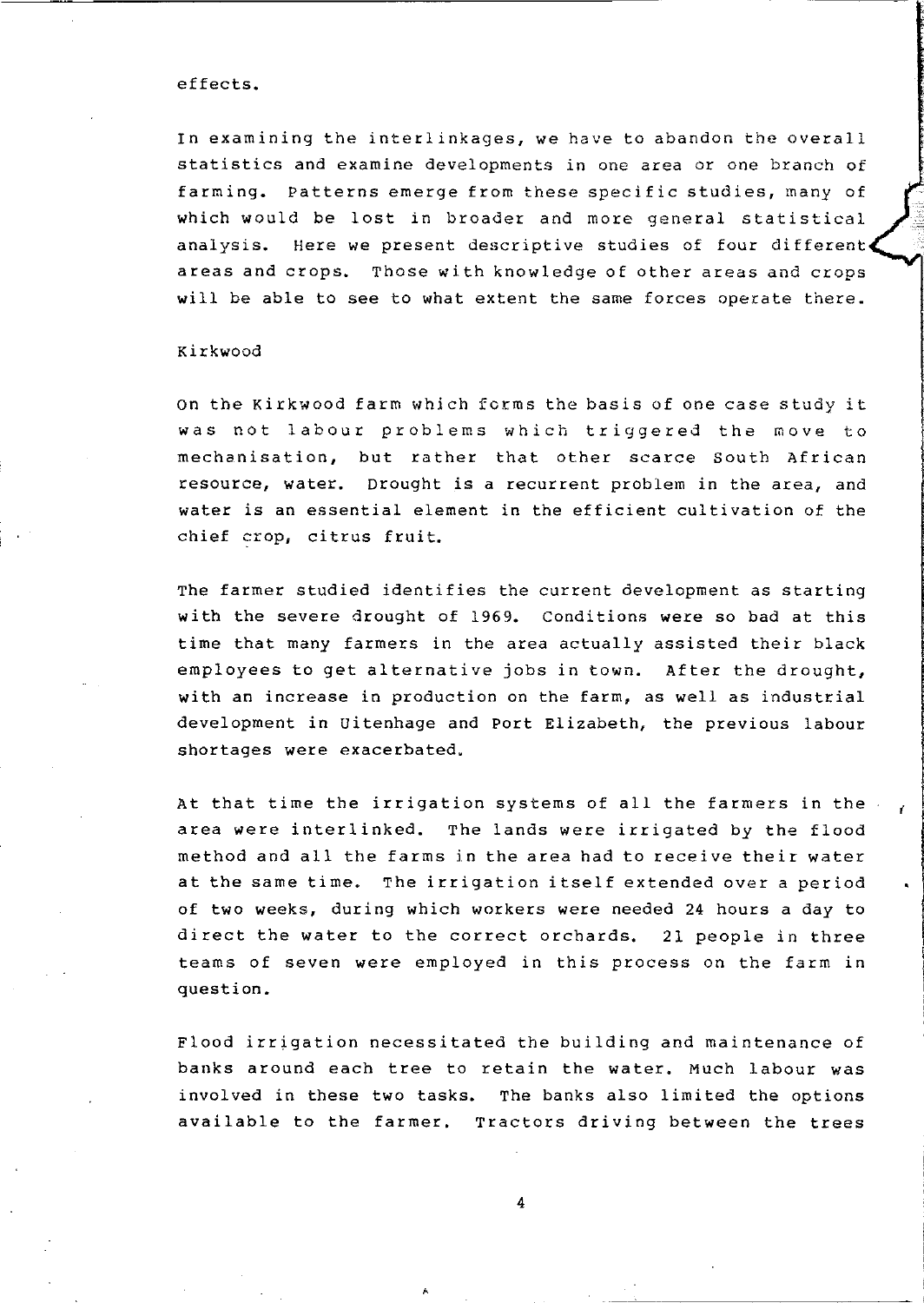broke down the banks, which meant that they had to be rebuilt before irrigation. Work such as weed-killing thus had to be done in such a way as to minimise the use of tractors. Hand-hoeing, a very labour intensive operation, was used in some areas, and hand-applied weed-killers used in others.

Another, at first seemingly unrelated problem, emerged in the late 1970's, namely extremely brak water was being supplied by the central system. The cooperative in the area commissioned a professor from Pretoria to investigate the problem. He recommended the use of microjet irrigation. He also advised that farmers concentrate on reclaiming the soil by means of organic practices such as the planting of undercover crop, no discing and the use of gypsum.

Since microjet irrigation enabled ideal water application, it went hand in hand with soil reclamation. with microjet irrigation the water is passed through permanently installed pipes between each tree and there is thus no need for banks and basins around each tree. This means that tractors and other machinery can be freely used as there are no banks to break down -and rebuild. Weed control could be effected.by means of boom spraying from tractors and discing could be abandoned. Instead of sterilant, weaker systemic or contact weedkillers could be used, because the process could be done much more often - in a five or six week cycle instead of every six to ten months.

Many of the farmers, as well as the cooperative as a whole, rejected these findings, but some farmers, including the one studied, followed his recommendations. What influenced the individual decisions is a question which we are not able to answer at this stage. One obvious consideration is the cost of microjet irrigation. It is more expensive than flood irrigation, especially in the installation stage. On this particular farm two new dams were built. Pipes must also be laid between the trees. The whole system is centrally controlled, which involves more expensive and complicated machinery. A farmer with a big profitable farm will find it much easier to afford the large capital outlay. He will also benefit more from lower average cost per orchard.

•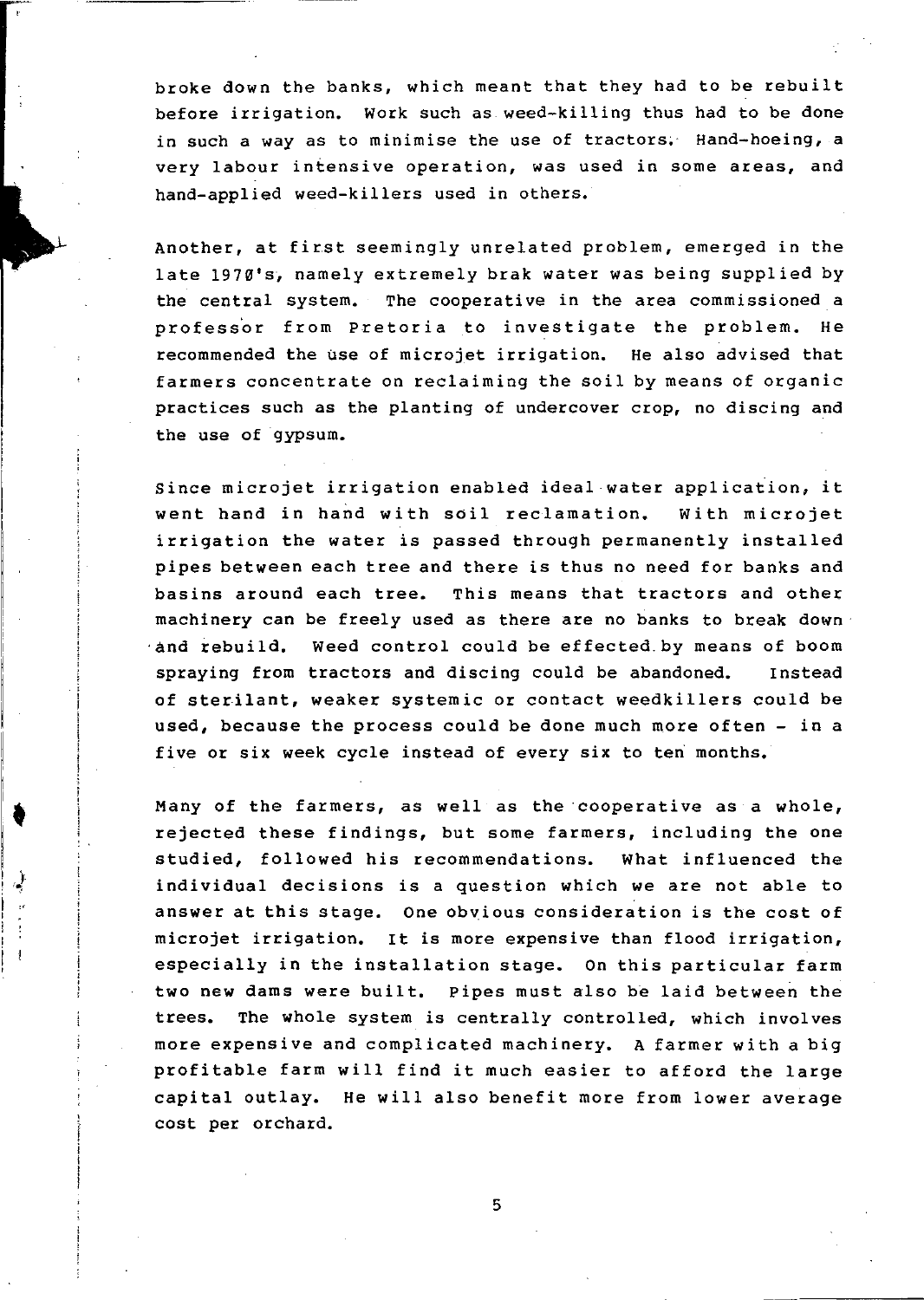There were definite other advantages to the new system beyond the possible solution of the brak problem. Firstly, the farmer was no longer reliant on the other farmers in the area as to when he would irrigate his lands. He could choose his own time. Secondly, and more importantly, labour needs were drastically reduced by the new system. Instead of 21 workers being tied up for two weeks at a stretch, the total irrigation staff was reduced to one person, who could sleep at the central point, and would wake up if the machine stopped working (because of the noise stopping!) Tractors could move faster over the flat ground, thus speeding up other processes. More extensive use of weedkillers obviated large teams involved in hoeing by hand. On this particular farm the reduction in labour needs was in fact so great that the farmer was considering reimplementing handhoeing on a few fields in order to keep workers busy and employed in the five to six slack months between picking periods.

unrelated to the use of microjets, but still in the field of technological applications, is the question of growth regulating hormones. Citrus can only be picked when it is dry, which in the Kirkwood climate means only about five to seven hours a day. picking times are also very critical, as each farmer has a quota for a particular period, and ships are waiting to transport the fruit overseas, the main market. Export fruit earns much higher returns than on the local market, yet at the end of the season only about half the fruit is of export quality. The farmers are thus keen to spread the ripening period of the different types of citrus as much as possible. In this way they spread the ripening of export quality fruit and allow for a more even spread of labour needs over a longer period. Growth regulating hormones are being investigated, both to control the ripening, and for purposes of colouring up fruit which is not for export. Thus far there has been progress technically in the field of growth regulators, but it is expensive to spray and the process can be adversely affected by the presence of certain kinds of weather or pests. Because of this they have not yet been implemented on a large scales. If and when they are, they will be a further step in the extension of the period during which the casual labour can be employed, as well as possible reduction in peak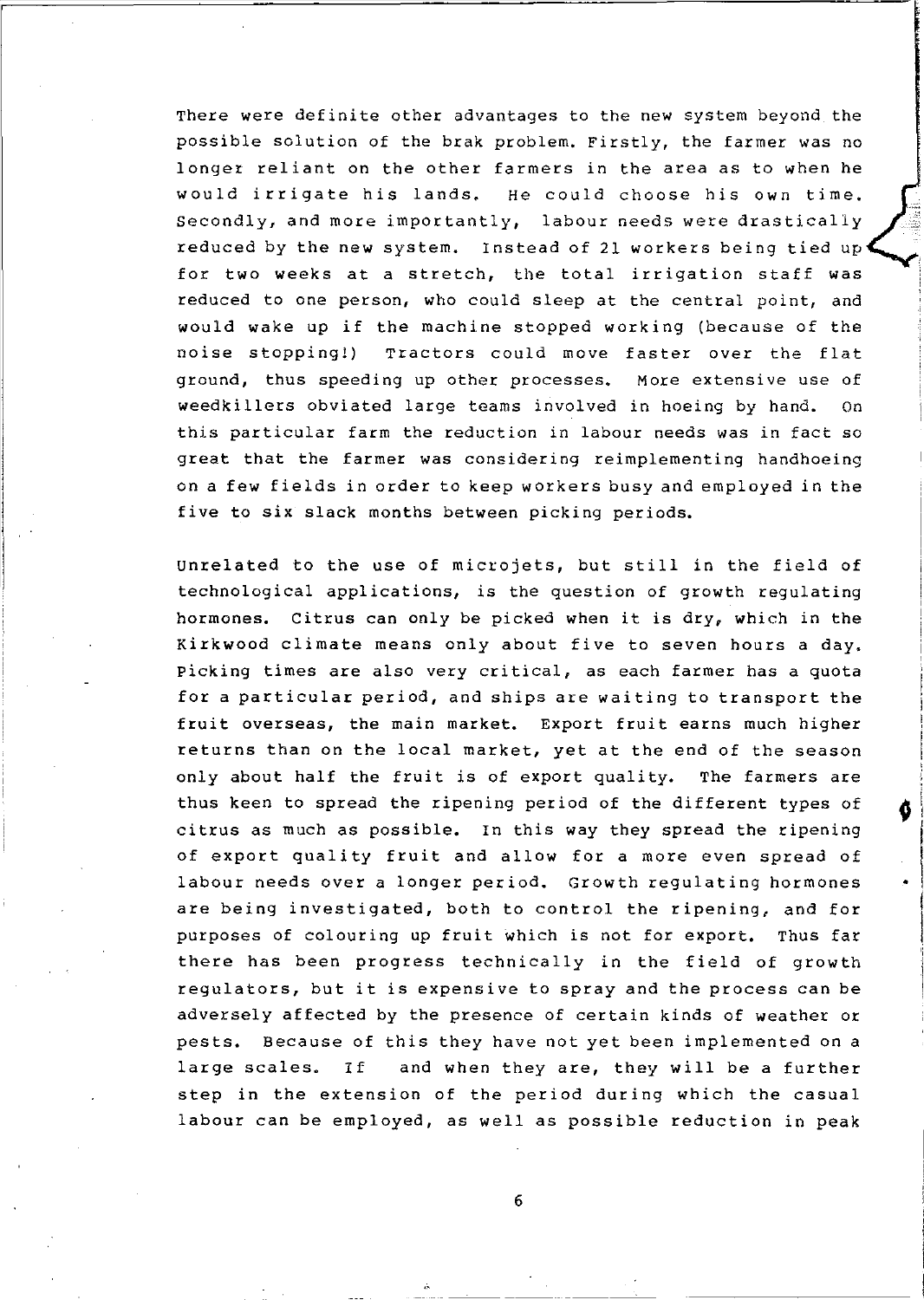demand. New cultiVars which show a tendency to mature later are being experimented with.

On an average wage and with a family of five, the farmer calculated that there would need to be two wage-earners per household to get the household to a "decent" living level. AS a result of this they "no longer employ the job seeker who has a very large number of dependents both young and old". Taken together with the fact that many of the males choose to work in the towns rather than on the farms if they possibly can, this means a great reliance on female labour. (The attraction of town employment can be seen from the fact that it *is* predominantly the farms nearer the towns which need to utilise the local prison farm). Although there is a large African population resident in the area  $-500$  souls on this farm at the time of the last census - this farmer sees the future in terms of greater utilisation of local women rather than having to compete with the towns for the males.

Citrus farming allows relatively large-scale use of female labour. In the past it was very unusual for women to pick from ladders. Researchers are looking to dwarf citrus trees which will obviate the need for ladders, and where ladders are necessary, a lighter type can be used. Both of these have increased the possibility of employing women. Another problem in using women is that they also do the housework and childcare and thus usually are able to work for shorter hours each day on the farm. But this is not such a problem in citrus harvesting in Kirkwood because of the later hours during which it is possible to pick.

#### western Transvaal

•

) ,~

ţ

The second area which we will look at is the maize-growing area of the Western Transvaal, an area studied in great detail by Mike de Klerk in his MA thesis. This provides an interesting contrast to the citrus example ih that maize was the second crop in which the harvest process was extensively mechanised in south Africa. The wheat harvest was mechanised in the 1950's. Large-scale mechanisation of maize harvesting followed in the 1970's, a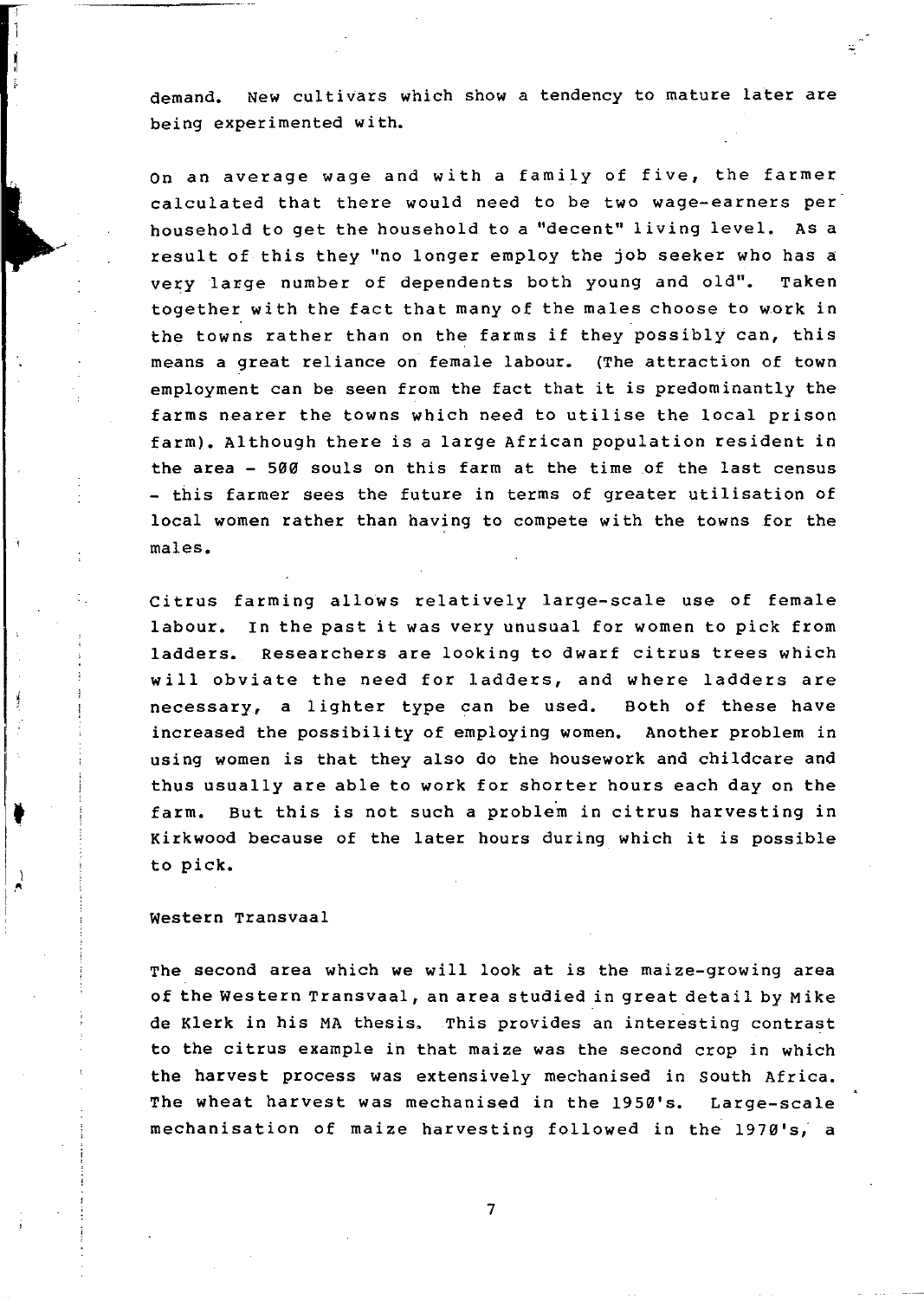period which falls squarely into De Klerk's period of 1968 to 1982. In most other crops, especially the fruit crops, adequate harvesters have not yet been designed or are not considered justifiable in terms of the easy availability of labour. Wheat and maize thus remain the only two virtually fully mechanised crops.

De Klerk separates the labour process into three distinct stages which he says can be separated both conceptually and chronologically in terms of mechanisation viz. harvesting, delivery and weeding. (He does not study the preparation of land at all). Mechanisation in each of these is an independent decision, in that the machines are different and one can mechanise one process without mechanising another. Yet, once again, the same factors seem to influence the decision to mechanise in all three processes, and once one process is mechanised the incentives are usually stronger to mechanise the others.

Delivery was the first process to be mechanised, the main changes taking places in the 1960s. Because of the control over maize distribution, all maize produced in South Africa has to be delivered to central points, the cooperatives, before it is distributed. up until the 1960s most of this delivery was done in sacks. The change has been to bulk delivery by means of trailers. De Klerk goes into some detail in linking this development with the building of silos, which is obviously also dependent on the availability of sufficient capital in the hands of the cooperatives, if not the individual farmer. It is possible that some of the incentive to mechanise delivery came after the cooperatives built silos with some of the fairly extensive funds which they accumulated in the 1960s.

The change has had several effects. In the fields it has meant that the maize is loaded directly onto the trailers which will later transport them, rather than into the heavy 70 or 90 kg sacks which would then have to be loaded onto a delivery vehicle. At the delivery point the physical handling of heavy sacks has again been obviated, with the trailer emptying its contents straight into a chute. This process has effected a saving in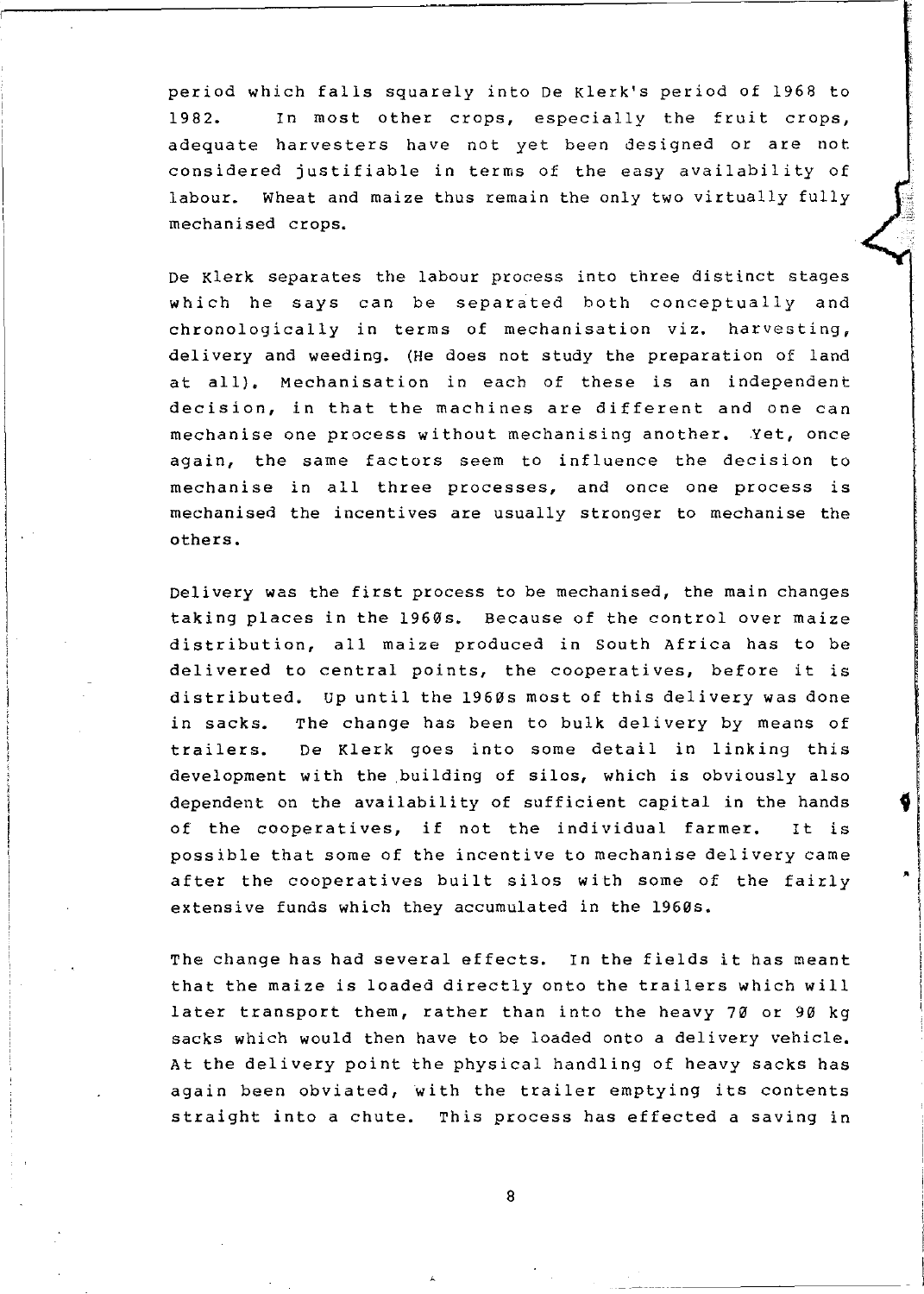several factors. Firstly, the process is much quicker, as there used to be long waiting periods at the delivery site. Secondly, there have been great savings in toil and sweat, as it is obviously not a pleasant job to work with the heavy sacks. But, most importantly, these two savings have meant a great saving in labour. Machines have now replaced men in loading and off16ading. And 'women and children have often replaced men in the harvesting fields, as now that the heavy work has disappeared, they are well able to accomplish the tasks.

Many of the western Transvaal farmers have relied in the past on workers recruited from the Transkei and Bophuthatswana because of the shortage of local male workers prepared to do seasonal work on the farms. This has always constituted a problem in that farmers prefer local, resident people who are seen as much more dependable and controllable, no doubt because of their dependence on the farmer for a place to live. During the boom of the 60s there was a greater demand for workers in the towns. Bulk handling lessened the need for dependence on outside labour to the extent that outside men could be replaced by local women, but harvesting needs for casual labour which coincided with the delivery time, were still such that most farmers had to continue to recruit in the reserves.

Combine harvesters were already available in the early 1950s but were not used on a large scale until the mid 1970s. De Klerk attributes the decision to mechanise to (1) the growing size of the farms and (2) the increasing difficulty in recruiting labour. The latter was linked with the increase in mine wages in the early 1970s as the mines began to turn more to South African sources for their needs. with the "independence" of Bophuthatswana, many farmers saw migrant workers as becoming even more "uppity" and unkeen to work. De Klerk shows the substantial reduction in labour needed with the combines, in that less workers were needed at anyone time, and the hours of work per day were able to be extended. Even more importantly, however, they cut the labour requirements precisely at its peak periods, i.e. the times when casual labour previously had to be brought in. Together with the changeover to bulk handling, this meant that on many farms it is now possible to rely almost exclusively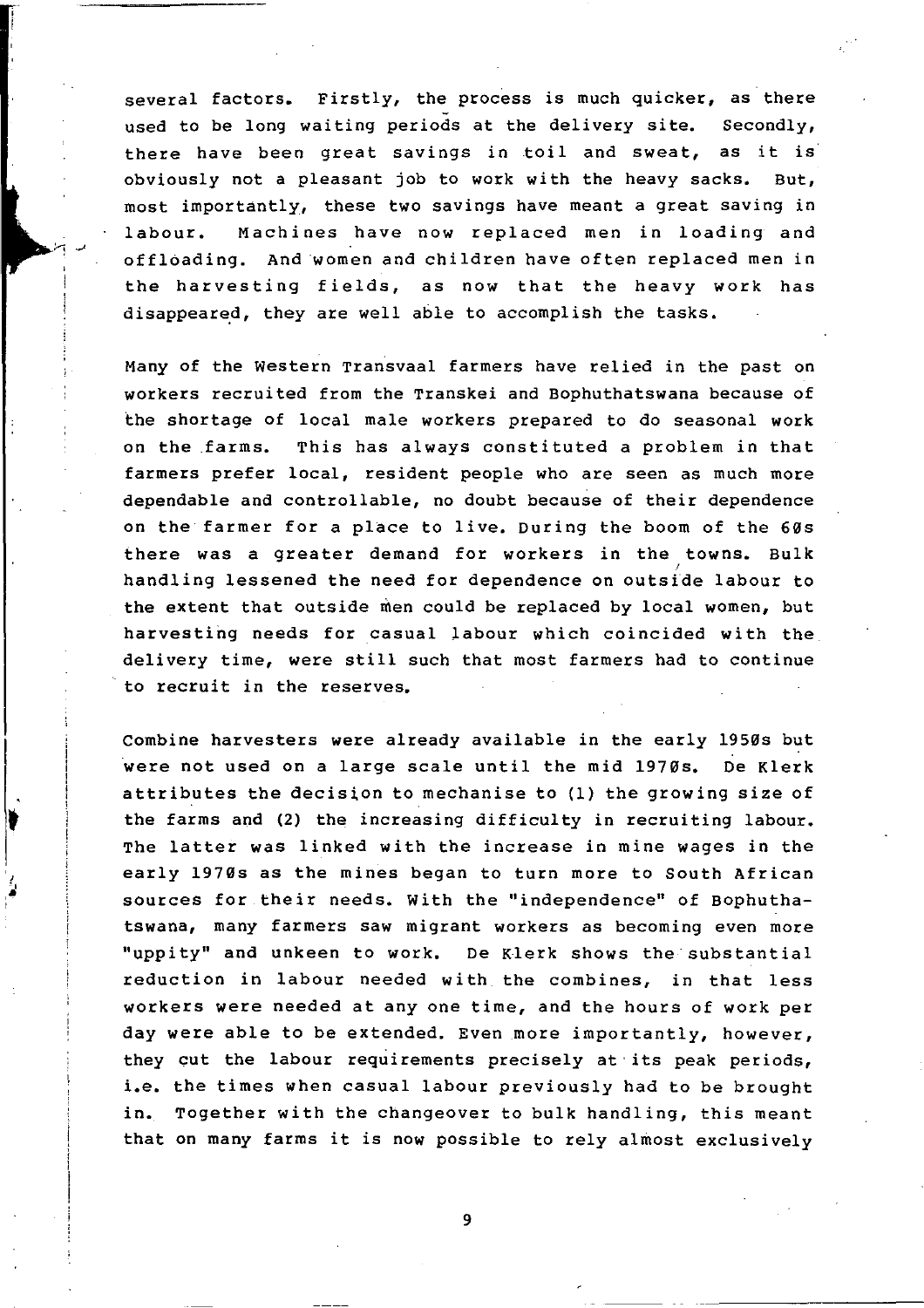#### on on-farm labour supply.

The position in handling and harvesting can be contrasted with that in weeding. There are two options in the way the farmer can deal with weeds - either by means of first ploughing up the land with tractors, followed by hand-hoeing, or by the use of weedicides. There has been a substantial change over to weedicide use rather than the tractor/hand process, to the extent that De Klerk found that 95% of his sample used weedicides in 1982. But this change was not quite as radical as the mechanisation of the other two labour processes. The technical reasons for this greater reluctance are the fact that several common weeds are seemingly impervious to the presently available weedicides and that to be effective, it is generally necessary that rain falls soon after application. Even technology has not yet succeeded in controlling the weather to that extent! Thus even where weedicides are applied, it is often necessary to supplement their appplication by hand-hoeing.

A second, less technical reason, is that hand-hoeing is easily done by women. It also occurs over a period of months, on a nonurgent basis, rather than at the peak periods. It is thus a suitable job for on-farm people, a means of "keeping them busy" and a means of their earning some income to tide them over the periods between harvests. On the plus side of weedicides are several factors. Firstly, newer and "better" weedicides are being developed all the time. Secondly, weedicides can be applied at the same time and by the same tractor as used for planting, thus saving even more labour. Thirdly, many farmers saw the rise in fuel costs as the most significant cost increase over the period. with no end in sight to these increases, many farmers are now finding it profitable to spray weedicides, rather than have to do the fuel-consuming ploughing preliminary to hand hoeing. Finally the rows of maize can be planted much more closely together if it is not necessary for the tractor to drive down between the rows. Thus there has been a definite change over the years, stimulated by the rise in fuel costs.

f

 $^{\bullet}$ 

with all three processes De Klerk finds a correlation between the size of the farm and the occurrence of mechanisation in that the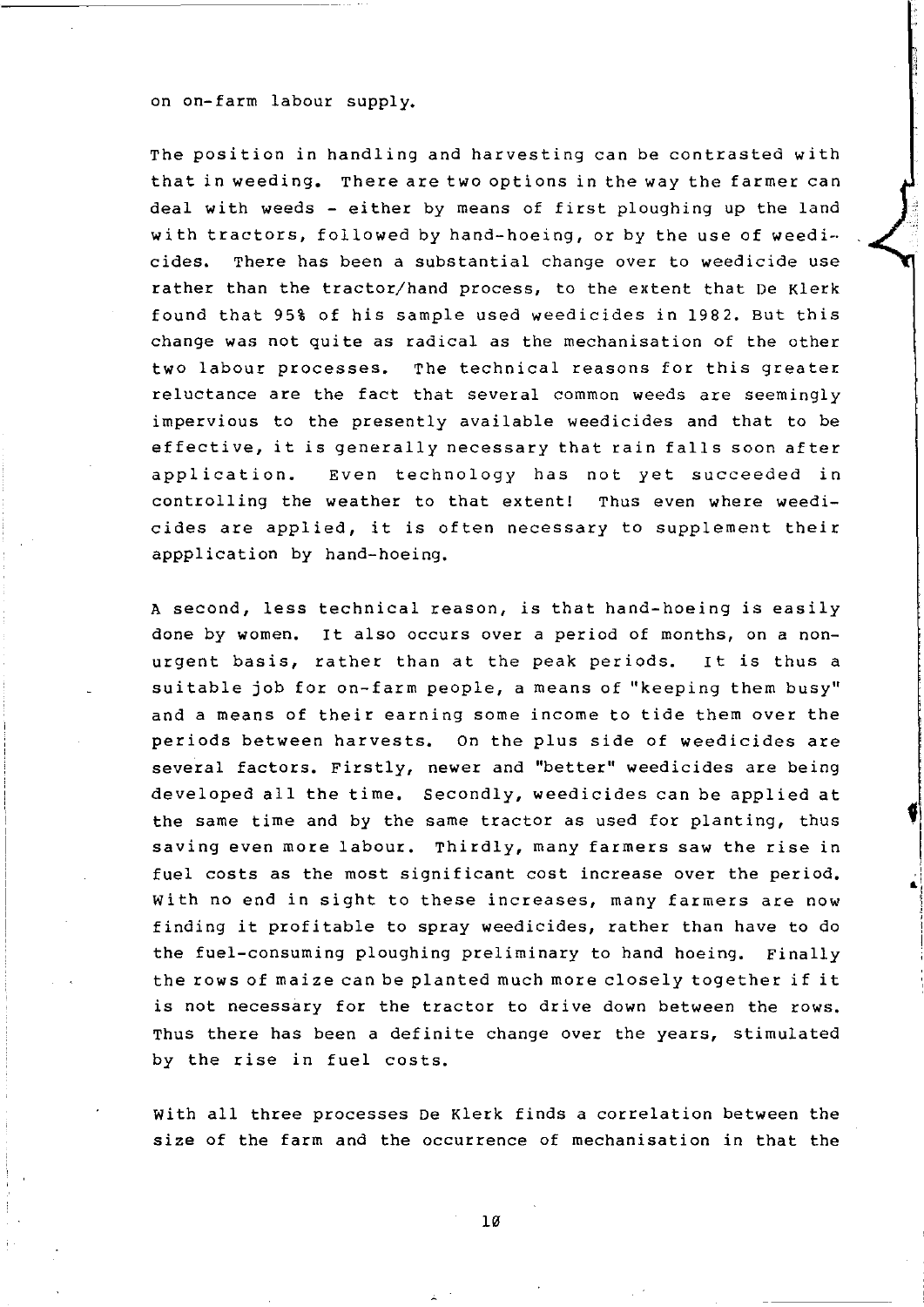larger firms mechanised each process earlier. As with the Kirkwood example, one would expect that the larger farmers have larger amounts of capital available to them, and that mechanisation involves relatively large fixed costs which would allow the larger farmers to take advantages of benefits of scale but which would be too much for the smaller farmer to cope with.

When read in conjunction with Young's earlier study of an Anglo American maize farm, the study also illustrates the very real difference between "invention" and "innovation". virtually all the changes described in De Klerk's study had been effected on the Anglo farm much earlier. young questions the "economic" advisability of the degree of mechanisation. But there are two points which can be noted - firstly, the greater size and easier availability of capital in the Anglo case as compared to the individual farmer, and secondly that techniques were available to those that wanted to use them at a much earlier date than usually applied. These points are further borne out by other Anglo subsidiaries, such as the Umfolozi sugar farm where Nelson found a much higher level of mechanisation than elsewhere. This farm was thus again a leader in the field, and virtually the only one cutting cane by machine. (See section below)

The mechanisation process in maize farming is not yet exhausted however, and in some areas is attendant on further research. By the early 1980s the Western Transvaal maize farmers had effectively reduced their peak demand for labour, that for the harvest. This had solved the major labour problems. Research is still proceeding as to how to mechanise the other processes, and in particular fertiliser spreading. Again, one conjectures that this demand has been stimulated by the increasing cultivation of marginal lands which the other mechanisation brought in its wake.

### Stellenbosch

 $\mathbf{L}$ 

1

The third case study concerns seven wine farms in the Stellenbosch district. Here I am indebted to Wilfred Scharf, a researcher who has lived and worked in the are for a considerable time.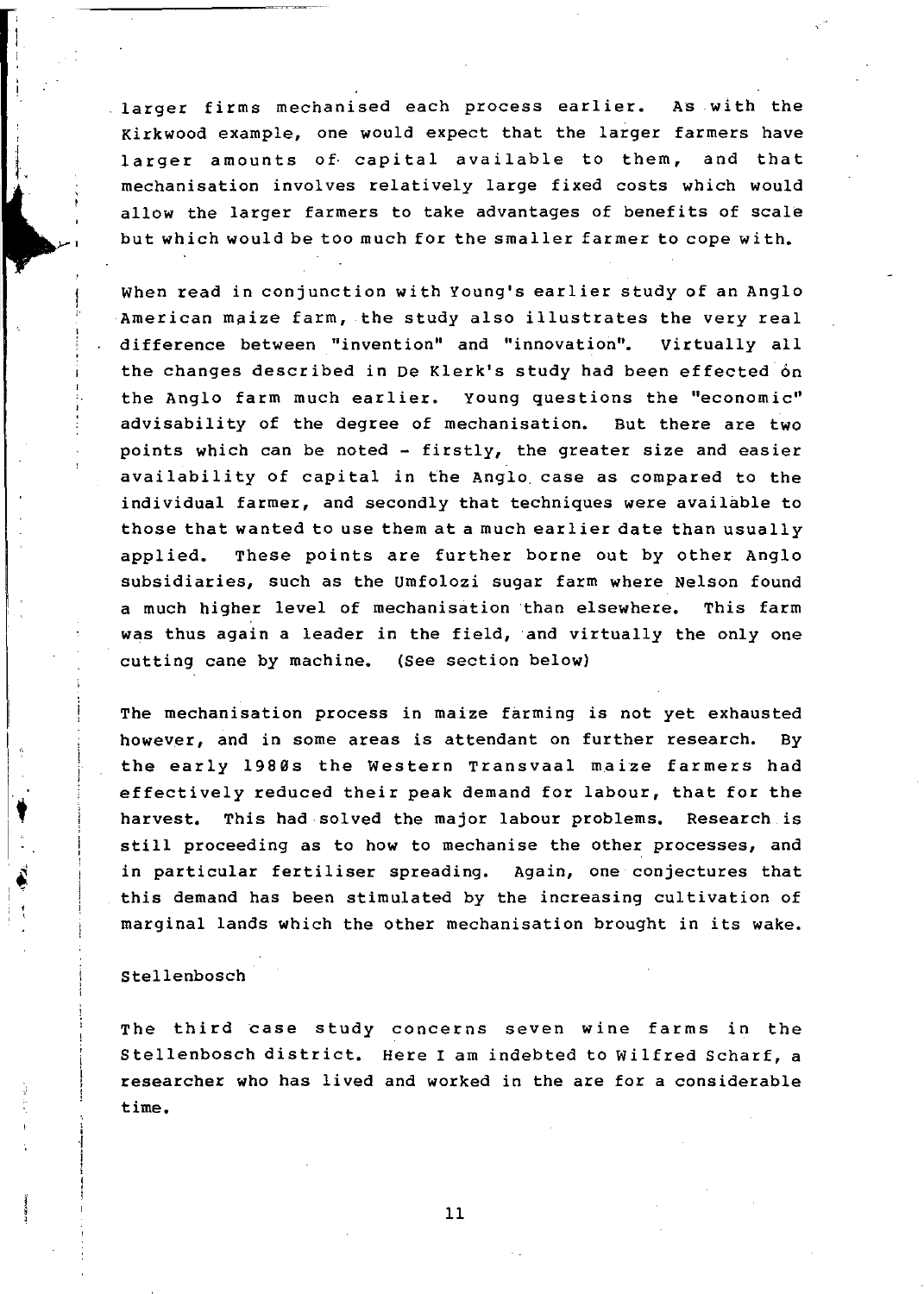with viticulture we are again dealing with a production process in which not all processes have yet been mechanised. While there have been a few reports of recent breakthroughs in research, to date economic and efficient methods of mechanical planting, pruning, and picking have not been found. This has obviously affected the degree to which other innovations have affected farming, particularly as regards demand for labour, in that the harvest period is the one in which demand is highest. Planting is perhaps less important as, unlike maize for example, the vines do not have to be replanted each year.

Mechanisation has occured in the other processes, however, and this has affected the pattern of farming.

The first change we will look at is irrigation. Irrigation is very important in viticulture. The vines should be irrigated about six times during the ripening season, which means that the process must take place about every three weeks. There is also not as much water available in the area as is needed, with some farmers actually having to buy water from neighbouring farms. Thus it is also important to find a method which is sparing of water.

until 16 years ago irrigation was done chiefly by means of pivot hose pipes. The method is fairly labour intensive, and was able to cover only a small area at a time.

t

The first alternative to flood irrigation was a German method of joinable pipes through which the water was fed under high pressure. While this solved some of the problems, this system was even more labour intensive than the pivot hose pipes because of the constant need to shift the heavy pipes. As a rule the pipes were shifted about once every three hours. On one farm there might be six irrigation places, so that one tractor would be constantly occupied going from one point to another to shift the pipes. An 87 hectare farm would need a team of 12 to achieve this.

The newest forms of irrigation are micro and macrojet, which are slowly being introduced in the area. (Macrojet is in a more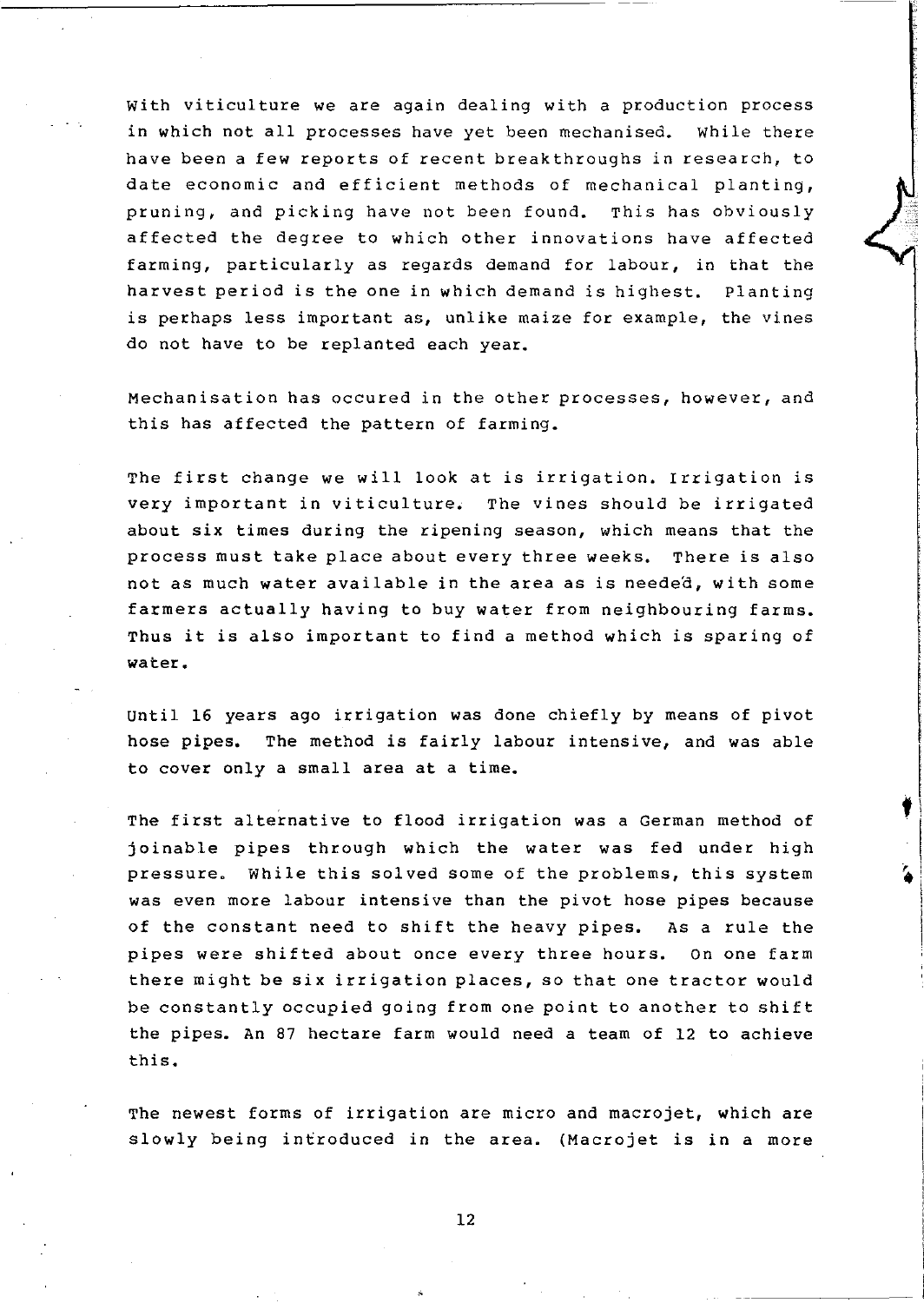developmental state at the moment than microjet. There are still mechanical and maintenance problems which have not been solved). As in Kirkwood, these systems are very expensive and have as yet only been installed on the larger and more profitable farms, where the farmer has access to the necessary loans and capital, and perhaps has tax problems which make it profitable to spend large amounts on capital! (It would be interesting to look at the effects of the 1977 change in the tax laws on this and other decisions to mechanise. In terms of the new law all capital equipment could be written off in the year of purchase). The system does have immense advantages in that less water is wasted and there is more control over the water. This lessens the dangers of dow~y mildew. AS far as labour *is* concerned, one worker can now control the whole farm, which also enables the farmer to irrigate over weekends.

Another area in which technology has been applied is the chemical one. Up until two years ago most weeding was done by tractor and spade work. The tractor would first be driven down the rows between the trees, turning over the soil. Workers would then have to week between the trees. Women were employed where light hoes were used, but for the strenuous work of "bankies gooi" it was necessary to employ men. Both these processes were very labour intensive.

In recent years farmers have started to use chemical for both weeds and pests. On most of the farms the chemicals are sprayed from tractor drawn sprayers which carry 500 litre tanks. One worker is needed to drive the tractor. For the average farm two such workers would be able to cover the whole farm for one disease within a period of two weeks. After this they begin the cycle for the next chemical. On a few smaller farms chemicals are sprayed from back-carried manual packs, obviously a much more time-consuming and labour-intensive operation, but one which is more practical for the smaller farm, in view of the high cost of the spraying equipment and the smaller area to cover.

A third change which has affected labour demand is the changeover from bush to trellis vines. At one time farmers attempted to use bush vines, which are lower, together with high clearance

13

\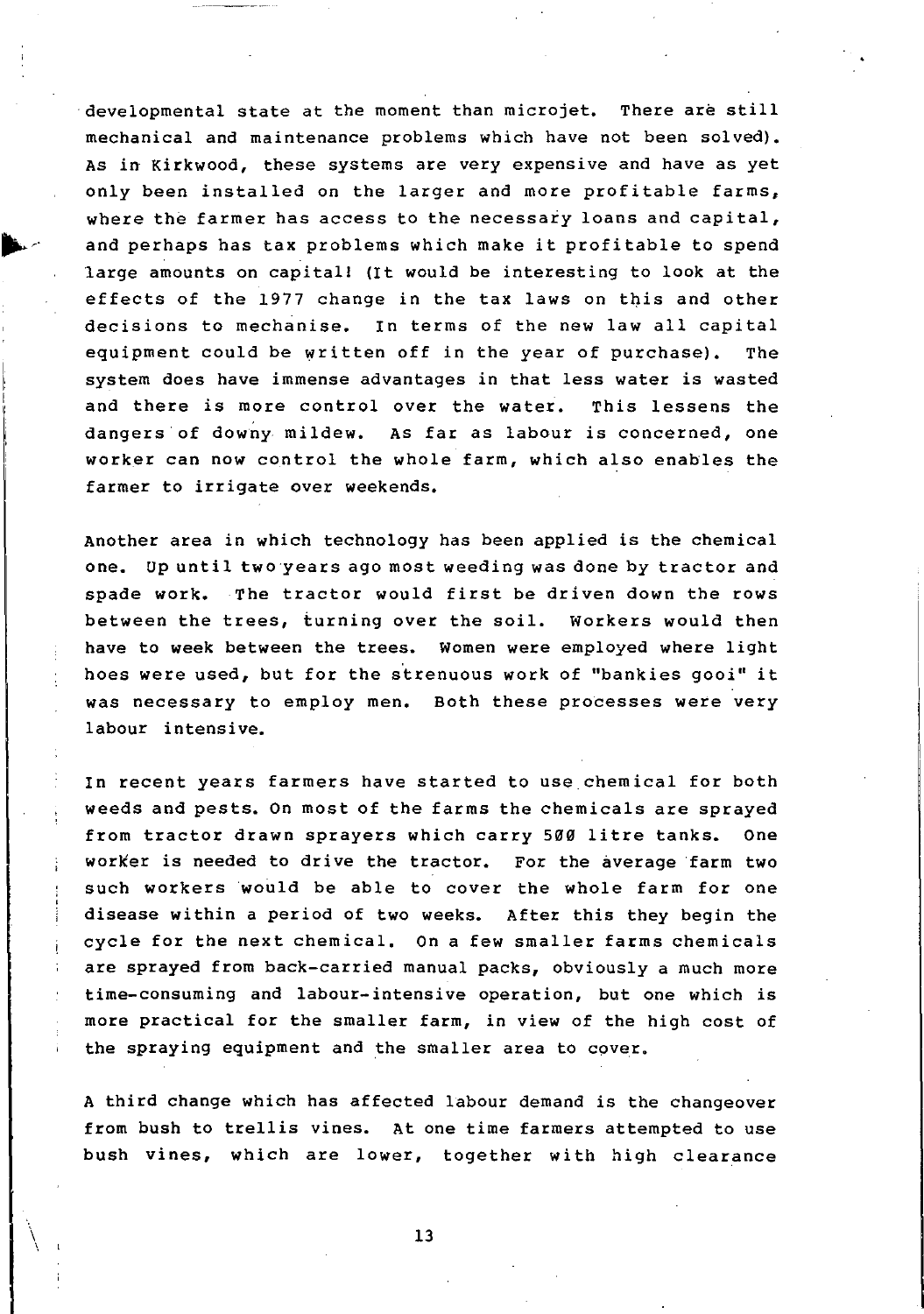tractors for spraying. They did this in order to be able to plant the vines close together and minimise tractor paths between them. problems arose in that the tractor stilts did not work as well as expected, and that the bush vines were found to produce fewer grapes and grapes of a worse quality than trellises. With the increasing problem of a wine surplus, quality has now become more important than quantity, and most farmers have decided to return to trellis vines. A spin-off of the change was another decrease in the demand for labour as once the trellises are set up, trellis vines are much easier to maintain by mechanical means, in terms of spraying, pruning and cleaning.

While the innovations described above greatly reduce the labour needed for some processes, the peak labour demand on the wine farms has not been reduced. Harvest-time is still a period during which a great number of workers are needed. Since the early 1970s there have been recurrent complaints about a growing labour shortage in the area and farmers are thus reluctant to reduce the number of people resident on the farms. During the harvest itself there is a high labour turnover on the farms as people move from one farm to another and are granted residence by other farmers desperate for workers.

The Western cape is traditionally (and by legislation) a coloured labour area and in the past the labour force on the farms was predominantly coloured. In the last six years alone, however, there has been an increasing reluctance of young coloured males to work on the farms, as evidenced by the estimated average age of the coloured males having increased from 25 to 35 over the period. This reluctance remains even today, despite the depression. To cope with the problem various strategies have been adopted. Farmers have realised that there is a need to improve wages and conditions of work and projects such as the SANCA Development Programme and Foundation for Rural Development have been instituted. On a more immediate and practical level, contract workers from the Herschel district are being increasingly employed. These men constitute about 70% of the labour force.

As well as using these less mobile migrants, increasing use is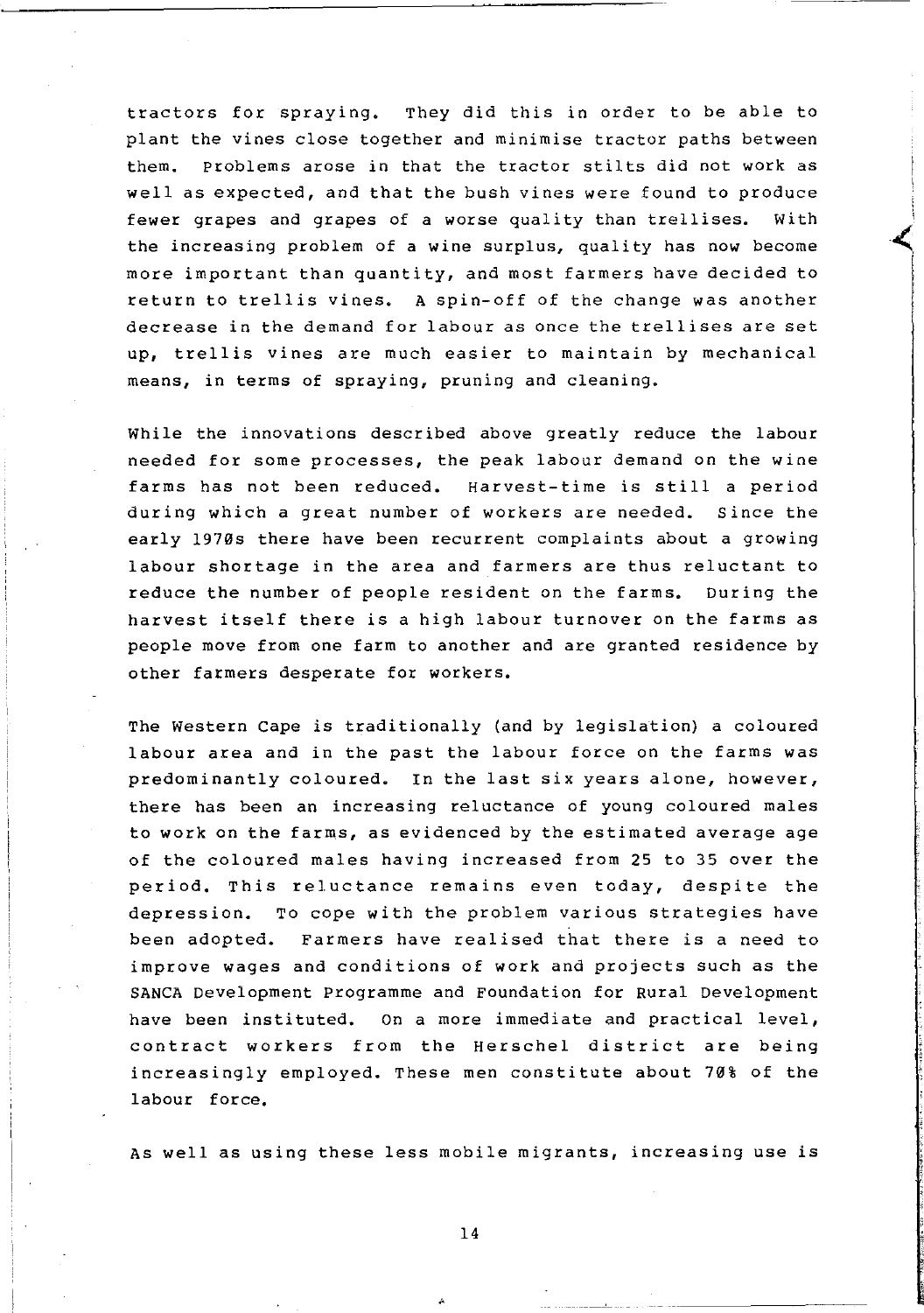also being made of women and children resident on the farms. The only jobs which are done"exclusively by men are irrigation and the carrying of the heavy baskets at harvest time. women plant, weed, pick, tie the vines to trellis, and even prune on some farms, although the latter is still done chiefly by men. Irrigation labour needs have fallen, as shown above, and people to carry baskets are only a smalL proportion of the total number needed during the harvest. As women are never employed on a permanent basis, the fluctuating level of demand over the year is not important in the case of women and children, at least from the farmers point of view, and they are thus seen as ideal for harvest work.

Contract workers are on the farm for the whole year bar a period of a few weeks when they are forced to return to the reserves and there is thus still a problem in the difference between harvest time labour demand and demand over the rest of the year. An important result of both the wine surplus and the surplus labour in the non-harvest period has been the change from virtually complete monoculture to a more mixed agriculture, with tobacco and vegetables now grown together with grapes on many farms. These crops require a more even labour supply throughout the whole year, and also usually involve quite a lot of lighter work which is considered suitable for women. Farmers who do not grow much besides gzapes often allow "their" workers to take piecework jobs on another farm where these crops are grown at periods when they are not needed on their own lands. In this way a greater supply is assured during the harvest.

## Sugar farming in Natal

The chief source for the fourth case study is a BSc Thesis by Jane Nelson from the University of Natal, pietermaritzburg. Nelson examines technical change and employment in the industry between the year 1972 and 1982. The thesis is based on data from interviews with 108 farmers of differing sizes and in different mill areas. Farmers were asked detailed questions about the means by which the different processes were effected on their farm, and as to the changes in the years being studied. The period studied was then divided into two five-year periods and

is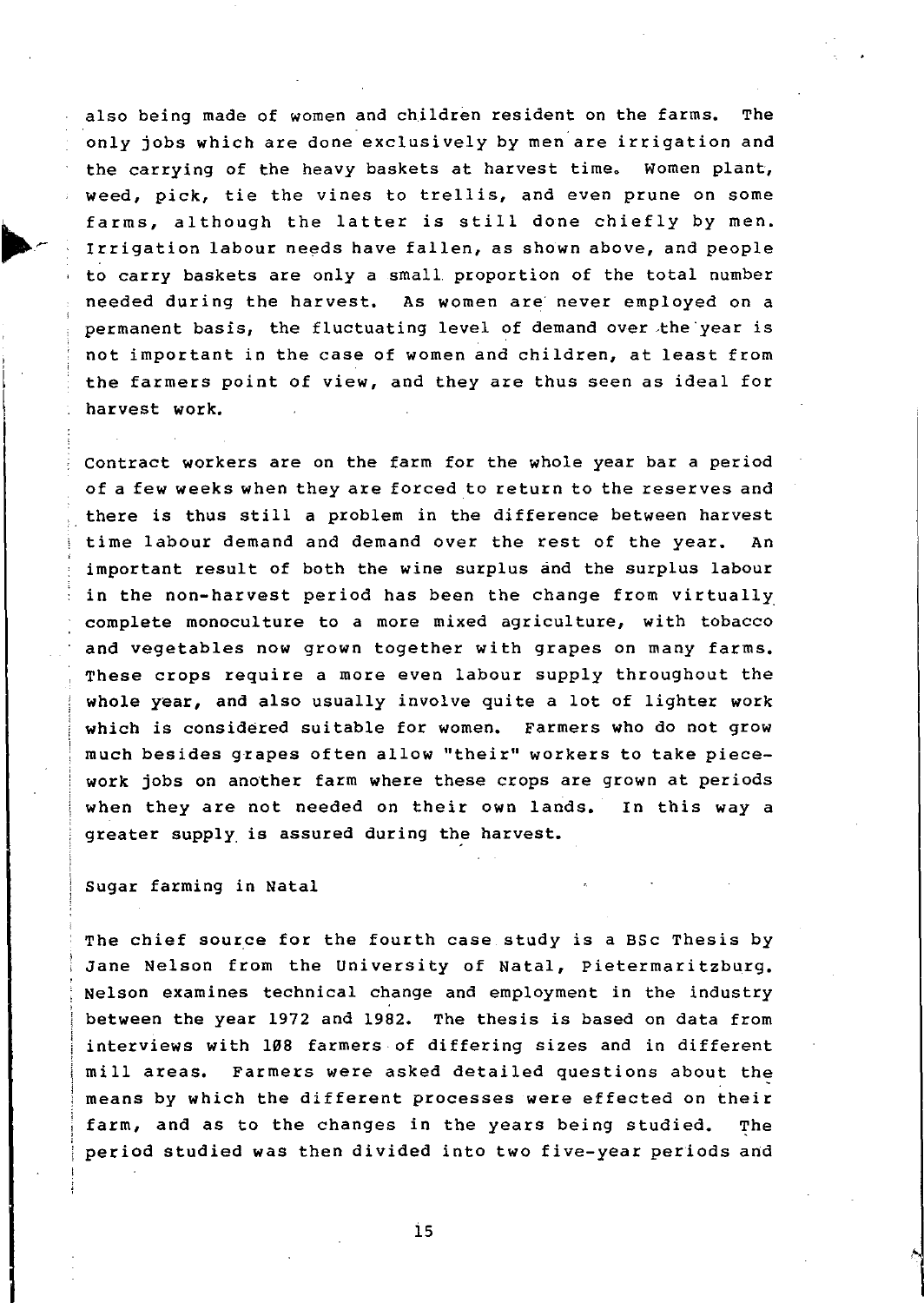trends in the two sub-periods compared.

The analysis in the thesis itself tends to examine each process separately when looking at the reasons for its introduction and its effect on employment. However Nelson herself notes that "a point which was commonly raised in discussion was that in practical situations, farmers did not think in terms of separate categories, as for a particular production stage the factors influencing change were all interrelated," (page 35) and that sometimes it is not feasible or economically rational to mechanise one process if one does not change another process at the same time. Because of this approach we cannot trace the linkages between the processes in the same way as we have done with the other agricultural types, but her detailed separate analyses do provide some clues.

A second problem with the analysis for our purposes is that it concentrates almost exclusively on the effects of technical change on employment. Informal discussion elicited details as to non-employment factors, but these were obviously limited to those which Nelson had been able to pick up in studying employment. Additional information was obtained from officers at the South African Sugar Association Research Station in Mount Edgcombe and other industry sources in an attempt to fill in on some of the gaps. Whereas Nelson's analysis stresses the economic and labour aspects, the SASA theories concentrate on the technical factors, such as unevenness of terrain, small and irregular farms, etc. None would deny the importance of the labour aspect, however.

Mechanisation research in sugar farming is regarded and justified as insurance against the days when the workers "don't want to dirty their hands" any longer. Until that time it is not economically justifiable. As one of Nelson's informant's said, "Labour problems will have to be very severe before it becomes worthwhile." Or, as another put it, at present "labour requires less supervision than machines." These remarks are further corroborated by the oft-expressed relationship between the emergence of trade unions in the industry and the necessity of mechanisation.

I,..  $\mathbf{I}$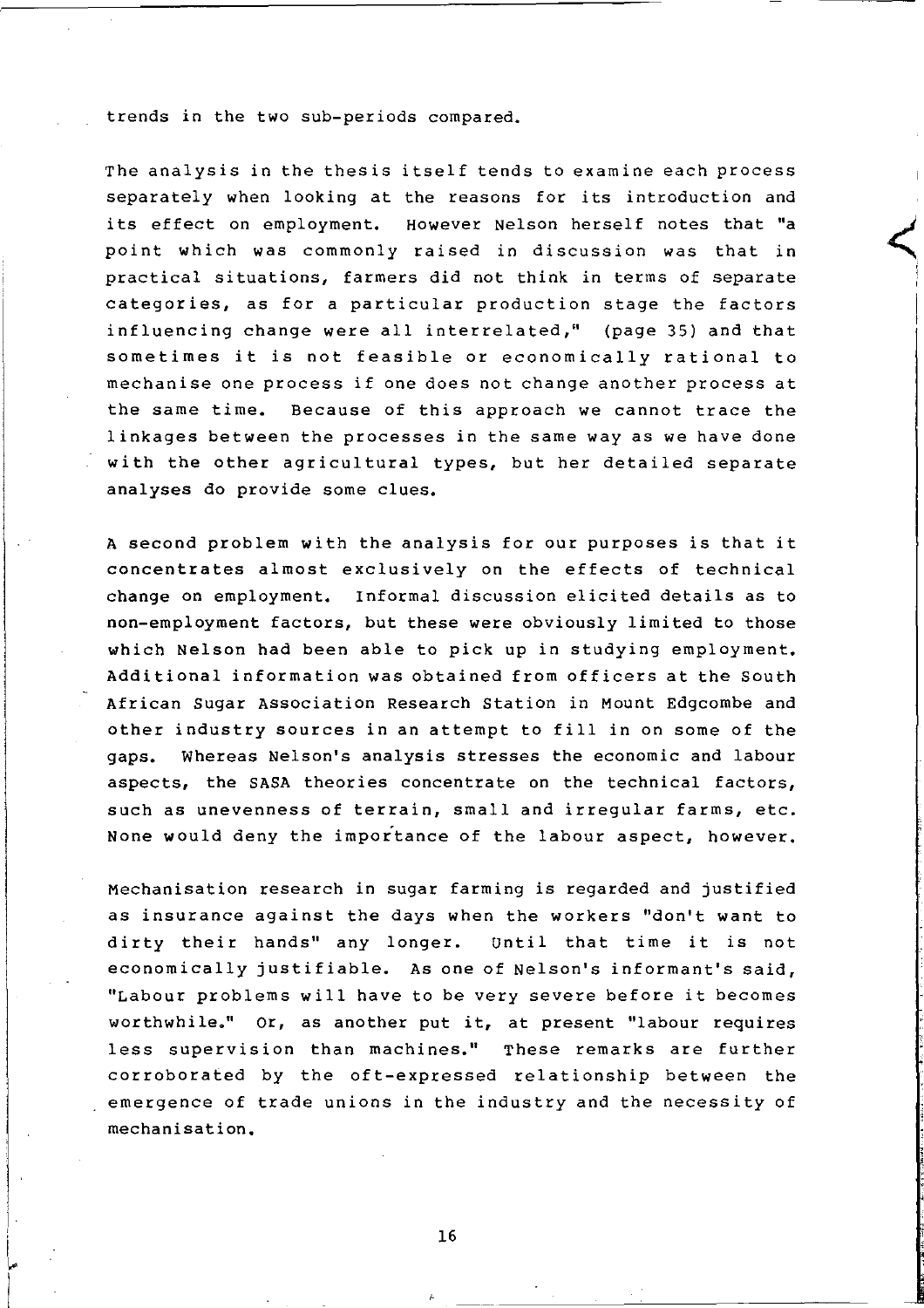Nelson's thesis is useful in that it covers virtually the whole of Natal. This is important in view of the great variety in soil types, terrain, climate, etc., and the effect that all of these have on the possibility for mechanisation. The Natal North Coast is relatively flat and more fertile than the rest of the province, and as a result is much more mechanised than both the more hilly South Coast and the less fertile interior. At yet the study is too small to allow for adequate breaking up into the separate areas, but further planned research should overcome this limitatioq. The data at present at least prevents one's getting a one-sided picture of sugar-farming as a whole.

The first stage in sugar production is the preparation of the land. Here 3/4 of the farmers use mechanical methods. The exceptions occur where it is too steep and the ground is inaccessible to the tractors. Technical change in this stage has been a change over to a system of minimum tillage, where Roundup, a weedkiller, is applied, rather than actually turning over all the ground. In the first five years Nelson found there to be very little change in preparation methods. Over the latter period, however, most farmers were beginning to experiment with minimum tillage. What is interesting is that minimum tillage is more labour intensive than the mechanical method, in that Roundup is usually applied by workers from knapsacks. This is not a major drawback however, in that roundup is only applied once in the plant cycle, before the planting, to kill both the weeds and the old plants. Each plant will then produce up to four ratoons (i.e. harvests). Thus roundup need by applied only once every few years. The extra labour is warranted by the greatly increased efficiency of the Roundup in killing everything, as well as the benefits in terms of soil conservation.

The second and third stages in the production process are planting and the application of fertiliser. Changes in both these processes have thus far had very little effect on labour utilisation. Both the processes are very labour intensive. As with other processes, it is the uneven terrain and small and irregular shape of many of the holdings which has made mechanisation difficult. Casual labour, including a large number of women, is used extensively for this process, and this has also

 $-17$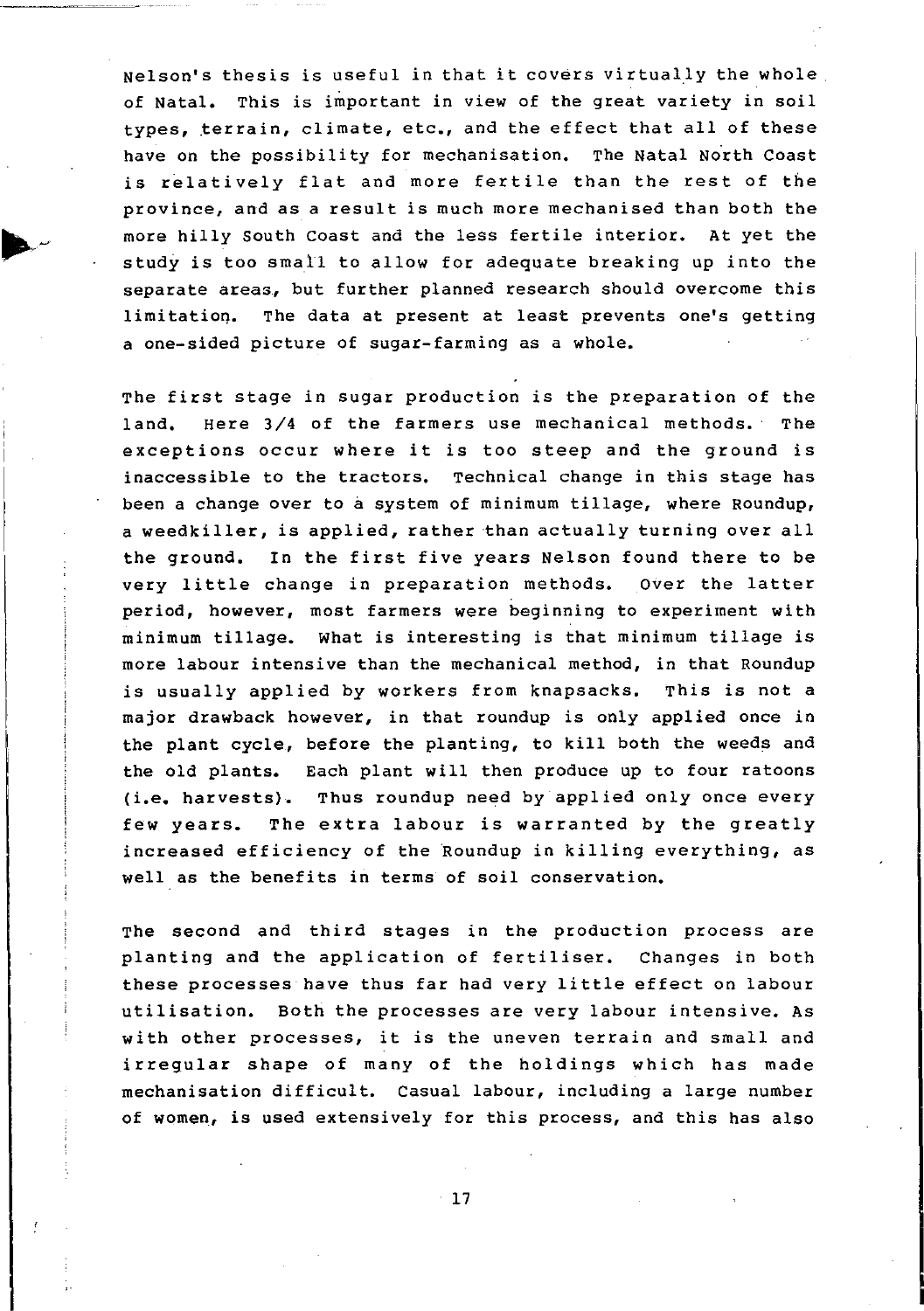lessened the pressure to mechanise.

About 30 workers per hectare are needed for planting. Fertiliser is usually applied by workers carrying 20 kg pouches and distributing the mixture with a tin used as a scoop - one tin per so many paces. The distribution process is easier than the application of Roundup, but must be done more often, i.e. both when planting and for top dressing after the harvest. possible changes such as half ton bags are being investigated at present, but to date the savings induced have not warranted the costs of mechanisation involved.

 $\leq$ 

Weeds must be eradicated on a regular basis, both before and after the plants emerge. Here many farmers still utilise handhoeing, especially for the particularly chemical-resistant weeds such as Babwe grass. Where chemicals are used, they are applied from knapsacks, rather than by means of boomsprays. In terms of labour, knapsacks are less labour intensive than handhoeing, one workers covering about one hectare a day. Spray application is uncommon and ineffective in most areas because of the unevenness of the land. Again, the pressure to mechanise is not so great in many areas because of the utilisation of casual (often female) labour from neighbouring reserves. Nevertheless the SASA Research officer described chemicals as a "major breakthrough" which had reduced labour demand to a "quite considerable" degree. Individual farms claim the productivity has increased 100% with the introduction of weedicide. (Nelson interviews)

Sugar farmers use virtually no pesticides. The plant is very hardy and continues to produce even when it has lost all its leaves to marauders!

The most labour intensive process, and that which has undergone least change, is the harvest. Nelson found that 99% of the farmers interviewed cut their cane by hand. The research station corroborated the finding on her sample when they put the percentage of farmers cutting by machine at under 2%. Although many farmers would like to mechanise, machines are both slow and often unable to operate at all on the terrain. Instead male seasonal workers are obtained from the Transkei and Kwazulu on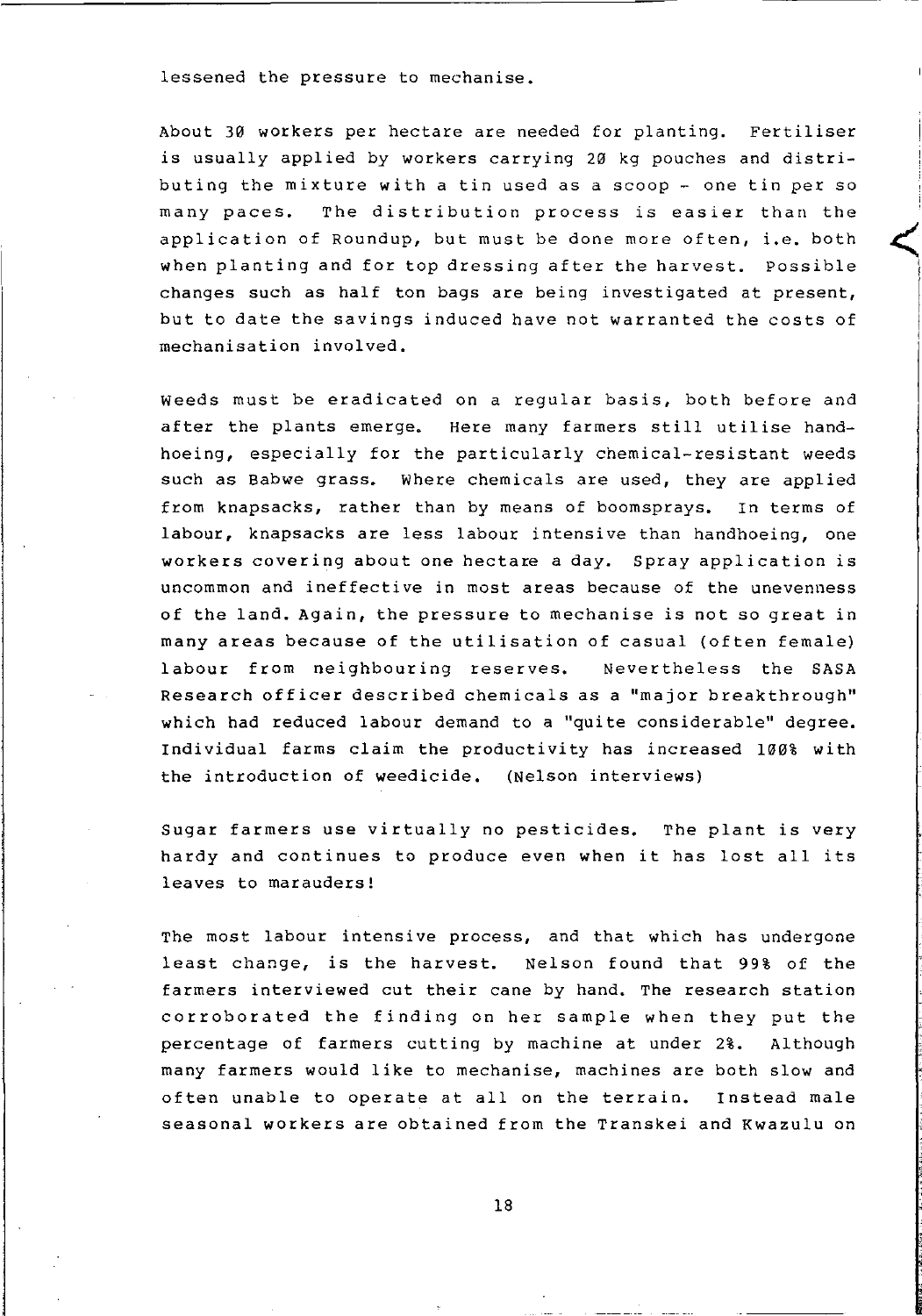nine to ten month contracts to cover the cutting season. All informants are agreed on the decreasing availability of strong, young male labour. Some farms claimed that it was explicit government policy to cut down on the amount of male agricultural labour in Natal, whether resident or migrant. Informants are. also agreed on the increasing availability of labour from neighbouring Kwazulu. women from these neighbouring reserve areas are thus increasingly being employed, while the number of males between the ages of 20 and 30 is steadily decreasing.

The two most mechanised processes are the stacking of the cane, the loading, where 89% of the farmers had mechanised, and transloading (reloading for transportation off the farm.) There are several possible choices here, including various types of mechanical loading, and mechanical cutting with manual loading of the machine-prepared windrows. All of these methods are less physically demanding than a system of non-mechanical cutting and loading and would facilitate the increased employment of women and children. (The methods are not necessarily more pleasant in all respects. Hours of work, for instance, tend to be longer with mechanical stacking than with manual.)

Nelson notes a definite move towards infield loading. This move would have had the effect of making only one loading process necessary, and would have thus facilitated the employment of women. Which way the causation goes is a matter of debate.

Mount Edgcombe officers stated that women were viewed as both more reliable and displaying more interest in the work. They also noted that in the Midlands, there were women cutters, whereas on the coast the male migrants cut. This was attributed to the fact that Zulu people did not like cutting, whereas Pondo men did not mind. It could perhaps be more easily explained by the fact that the local Zulu people have more alternatives open to them and that in the Midlands, where the farming is more mixed, there tends to be a larger resident population and thus more women available. (Nelson notes, however, that in some areas of the Midlands additional off-farm women are loaded up daily for weeding and to apply Roundup. Cutters would probably still be permanent people, as it requires a greater degree of skill).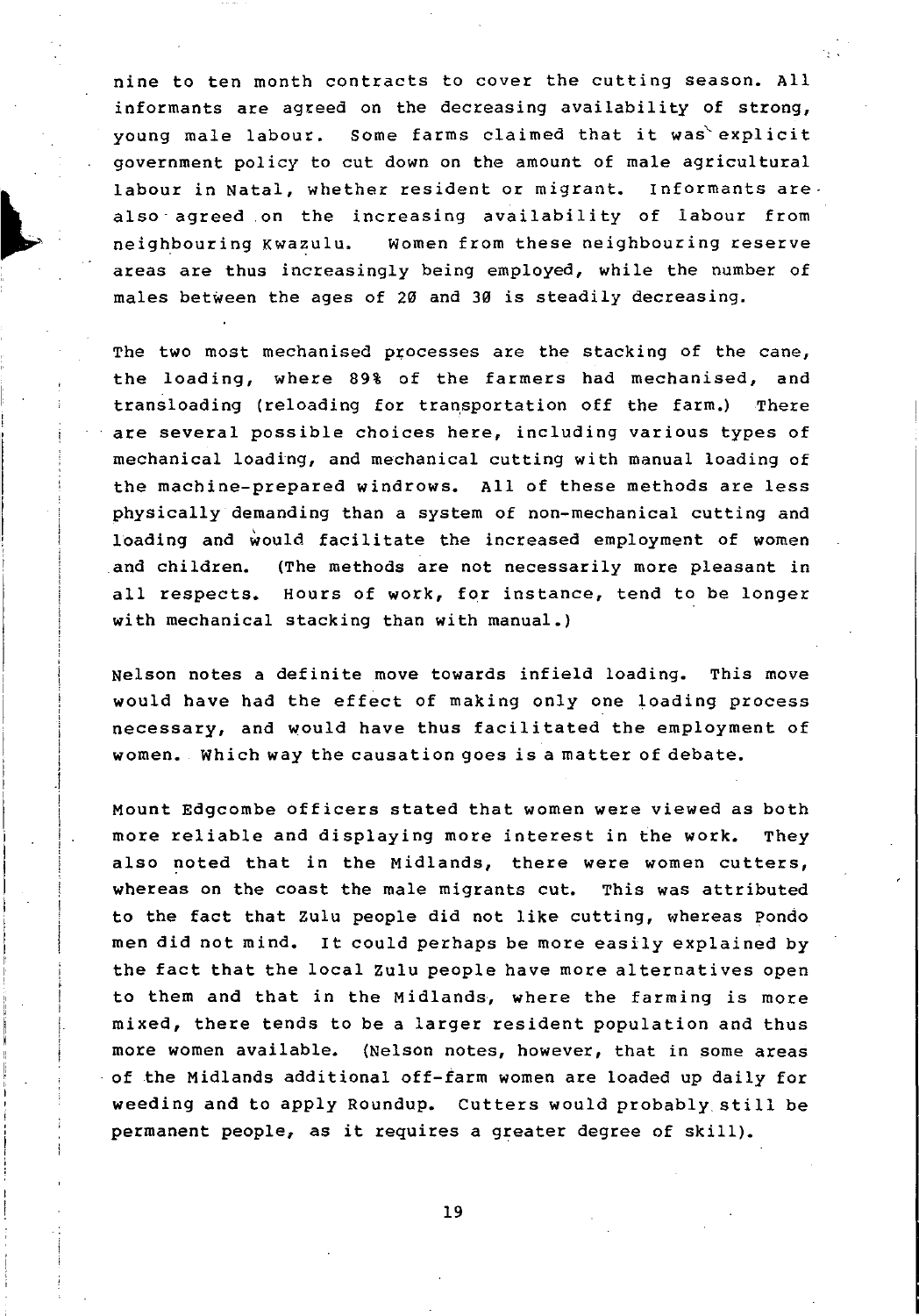Nelson did not look at irrigation at all. sugarcane is irrigated by surface or overhead methods. Surface irrigation is cheap in terms of equipment, but is labour intensive and allows very little control over the water. Because of the latter factor, it is limited to the flatter areas, such as pongola and the Eastern Transvaal.

Overhead irrigation is by sprinklers, usually portable aluminium pipes. This is also very labour intensive, due to the need to move the pipes. The Research Station officers noted a definite swing over to the dragline system, which requires less labour and only slightly more equipment. The reason given was "the reluctance of labour to move the pipes, especially if a change is required at night". Other more mechanised systems, such as centre pivot, are very little used - "Capital and running costs are usually very high and our farmers can still find sufficient labour to get away without complete mechanization." (personal communication)

It can be seen from this brief description (a) that the sugar industry in South Africa is still very far from the near 100% mechanisation position in Australia in 1978 (This is also largely a factor of the less advantageous topography of Natal) and (b) that there are large difference in the degree of mechanisation reached in the different processes. What Nelson shows very clearly and repeatedly, however, is that whatever the degree of mechanisation in the different processes, the trend in terms of labour utilisation in the two periods was in the same direction viz in the earlier period there was a definite move towards labour-saving methods, while in the latter period this move was slowed down or even reversed. One informant said he knew of other farmers who had bought chopper harvesters and then resold them. Nelson, quite correctly, attributes these trends to the changing situation in the labour market. The majority of the farmers interviewed stated quite openly that labour availability was the major determining factor in their choice of techniques, more important even than relative "factor prices".

In 1982 90% of the sugar labour force was still male, and the

--- -------~----------------'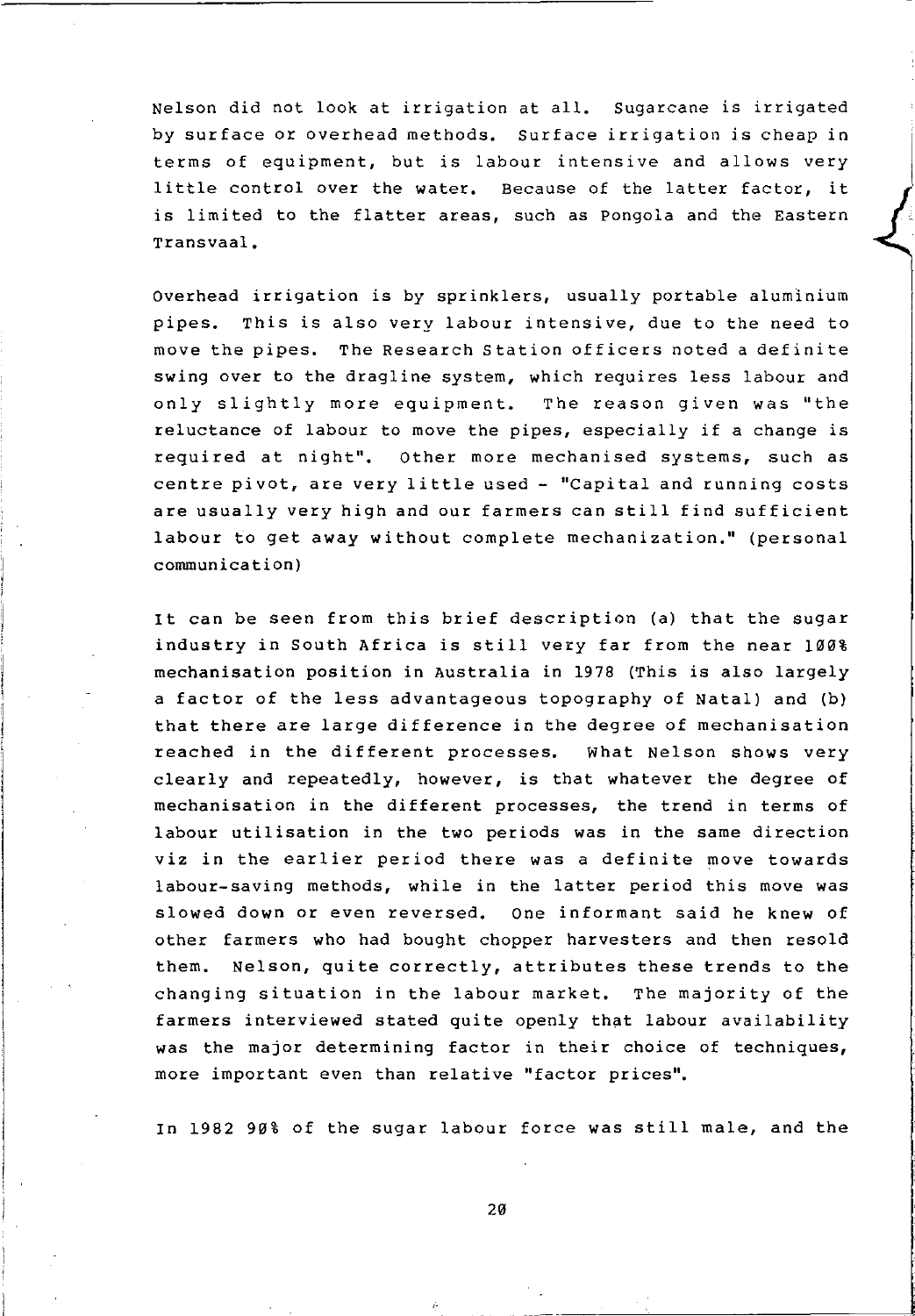majority of workers were migrant. Prior to this the percentages were even higher. In the mid-l970s, after the rapid increase in mine wages, labour from the Transkei and Kwazulu was not so plentiful. The greater scarcity of labour coincided with a run of particularly good sugar seasons, with resultant increased demand for labour. It is perhaps not pure coincidence that the Research Station started its training department for farm workers in 1976!

In the second sub-period, however, with the recession, labour has become relatively plentiful. Methods such as herbicides which were "technically efficient" were no longer always "cost efficient". While it was still perhaps efficient to mechanise the more qualified tasks, where other job opportunities were open to the workers, this was not so for the majority of unskilled workers. In the case of other processes, where there are still many unsolved technical problems, farmers sometimes preferred to return to the previous tried and tested methods.

If our contention about loading is correct, we can take the argument further. Industry sources state that there has been a .drop in mechanical loading because of the ready availability of labour in the 1980s (reflected by a drop in the wage index from a peak of  $169,1$  in  $1977/8$  to  $151,0$  in  $1980/1$ ). But Nelson notes that in-field loading is the one change which has reversed the least over the second sub-period. Insofar as this change facilitated the utilisation of a female and child labour force, which has become, if anything, even more plentiful with the ongoing removals in the area, this would be an economically "rational" move. While the decreased availability of migrant labour from the reserves reached its crisis point in the mid 70s, the change-over to women and children is a continuing development.

Sugar is perhaps exceptional in the South African situation in the depth and extent of ongoing research. There is a large range of alternative systems which are feasible in different circumstances and detailed costing has been undertaken on the alternatives. The emphasis so far has been on what is termed "semi-mechanised" systems, but even within this a large range of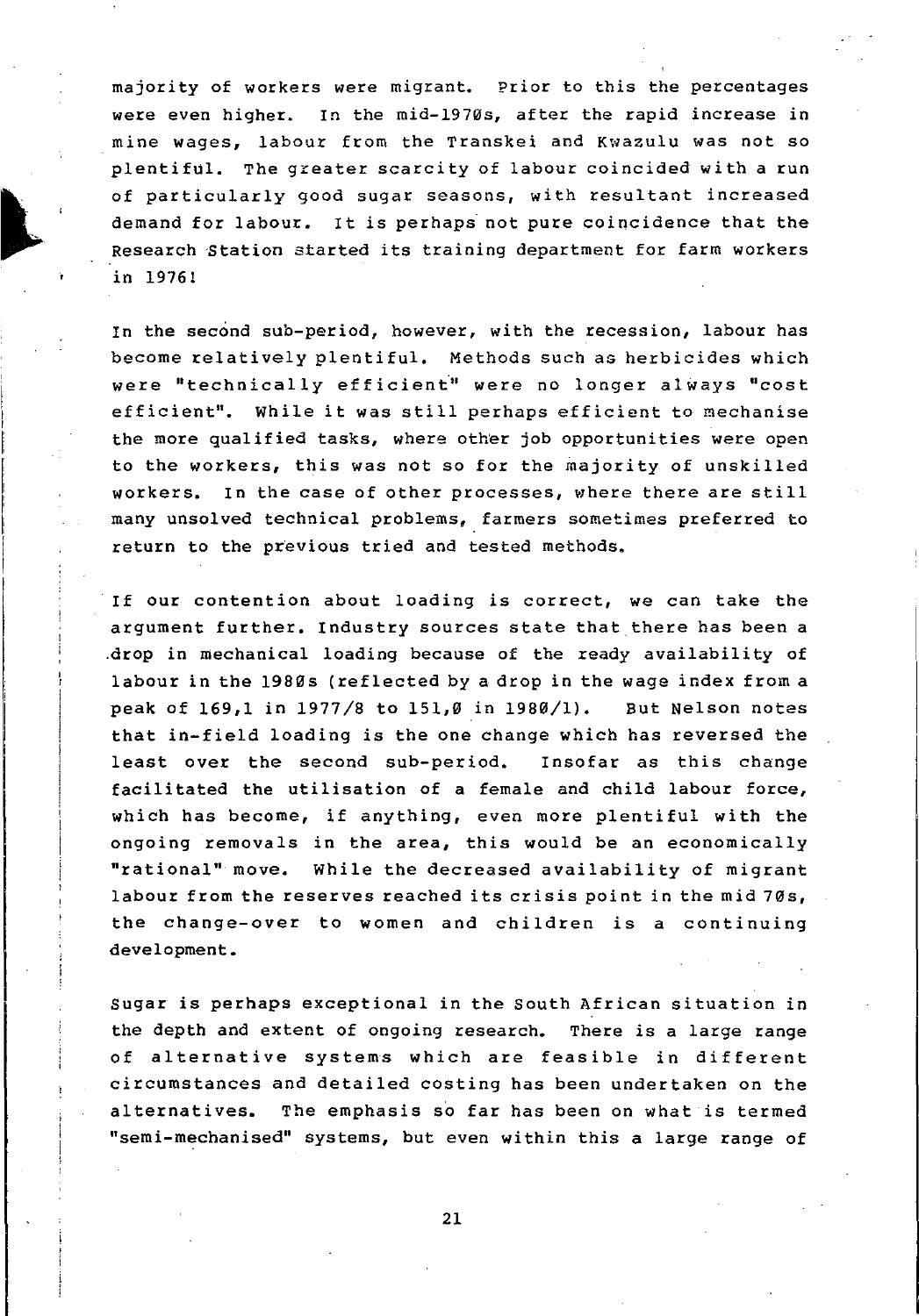options *is* included - for example up to eleven different methods for handling burnt sugar cane.

To a certain extent the different options apply to different circumstances. For the smaller farms, for example, manual cutting and stacking *is* still the cheapest. Bigger farms are said to be able to increase productivity by a factor of over two at the same cost by using the semi-mechanised methods. Fully mechanised alternatives, however, are not a viable alternative for any of the farmers, until the day when "for various reasons, manual harvesting of sugarcane might become less attractive to labourers." (De Beer, page 992)

General Discussion

The problems of the application of technology in agriculture are many, but it does not help to adopt a Luddite position. Choice of technology in the current climate depends on economic and political factors, rather than benefits or disadvantages to people, as *is* obvious from the above case studies, but this *is*  not to deny that there can be benefits.

There *is* no doubt that the application of technology has often made work less arduous. In terms of sheer physical strength, all those changes which have allowed increasing employment of women have also meant that the work is less strenuous. The planting of trellis vines rather than bush vines has meant that the women working in the field are able to stand upright while working rather than working with backs continually bent. Farm work *is*  usually not easy work, and insofar machines can eliminate the need for hard work, they have a potential for good.

There are also less pleasant aspects to the application of technology. The dangers of the increasing uses of pesticides, while well documented overseas, have not been at all adequately recorded or controlled in South Africa. The official figures for pesticide poisonings are the tip of the iceberg. Pesticides are registered for use in south Africa which are banned in overseas countries. Even overseas, serious debates are being expressed as to the laxity or even falsity of pesticide testing. **[\*\*)** Yet the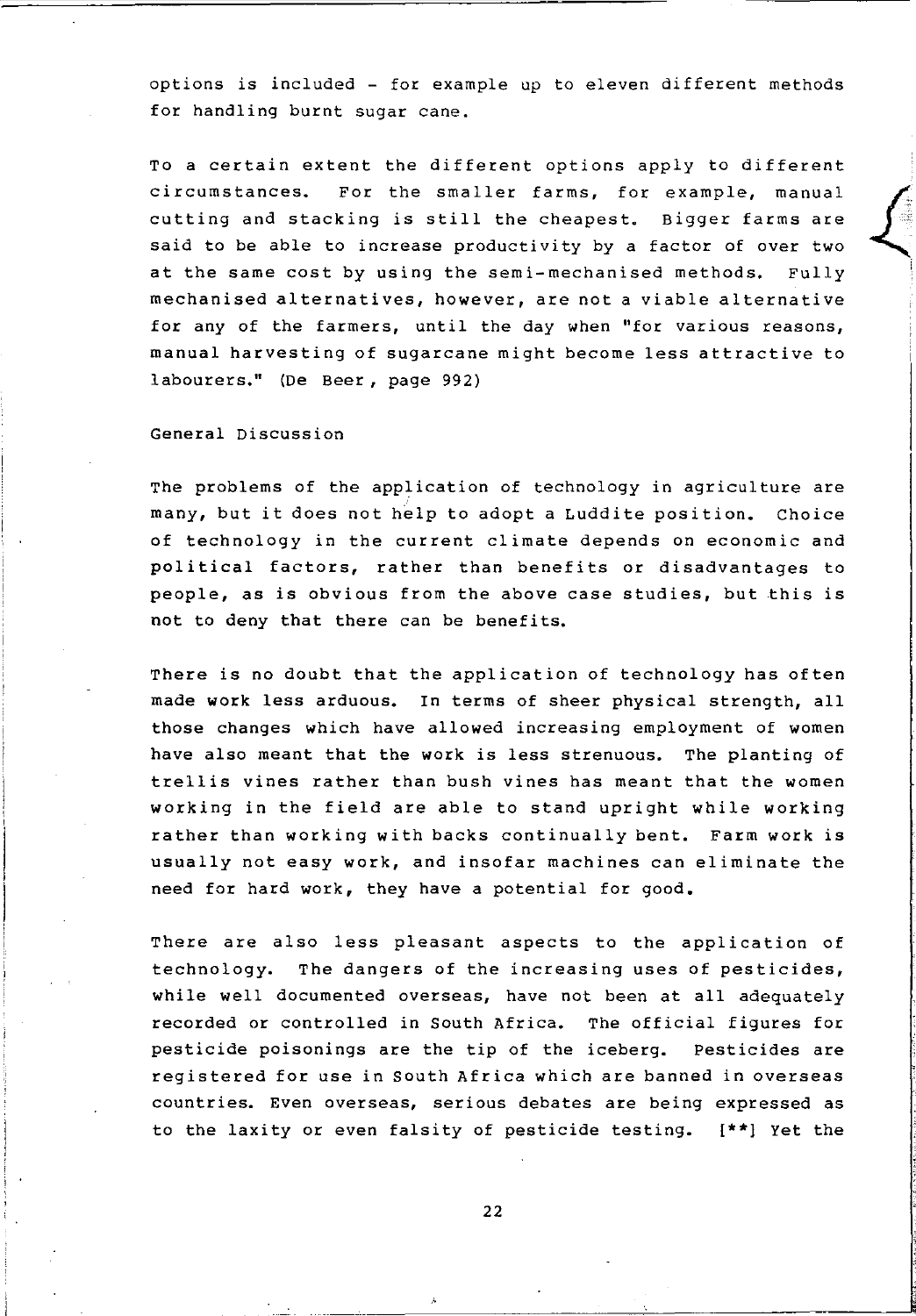illiteracy, malnutrition and general poverty of the farm population here can only mean that the effects are more severe.

Work is also sometimes more arduous when technology is applied. Harvesters with headlights permit longer working hours, and this is in fact mentioned as a benefit by one of De Klerk's informants. For the farmer this is rational as it means either greater utilisation of the expensive capital equipment over a larger area, or completion of the same amount of work in a shorter period, cutting the casual labour demand.

On the macro-ecological and agricultural side mechanisation presents a problem in that it tends to encourage the ever increasing use of marginal land. Machines can often only be justified if they are used over a large area. Farmers thus tend to cultivate land which otherwise would have been left fallow or used for grazing. This presents dangers to the land. It is also a process which is difficult to reverse. The change from cattle to maize is fairly simple, with reasonably quick returns. The change from maize to cattle involves a waiting period of at least three years before the cattle yield returns. Few farmers are prepared to go through this waiting period, and thus monoculture is undertaken and continued for a longer period than justifiable. De Klerk's study in the Western Transvaal showed definite evidence of over-cultivation of maize coinciding with the . mechanisation process.

The application of technology has also seen minimal increase in skills among the farm population. Farmers are loath for workers even to acquire heavy duty driving licences as this means the workers would be more able to find jobs in the towns. Instead many farmers prefer to drive their trucks and heavy vehicles themselves. The Kirkwood farmer reported losing \_six drivers to Uitenhage in this way. Tractor driving and maintenance are still the most popular courses at the Kromme Rhee school, the training school for coloured farm workers. Here the skills are not as saleable on the urban labour market.

The most obvious problem with technology, however, is certainly the question of employment, which in the South African context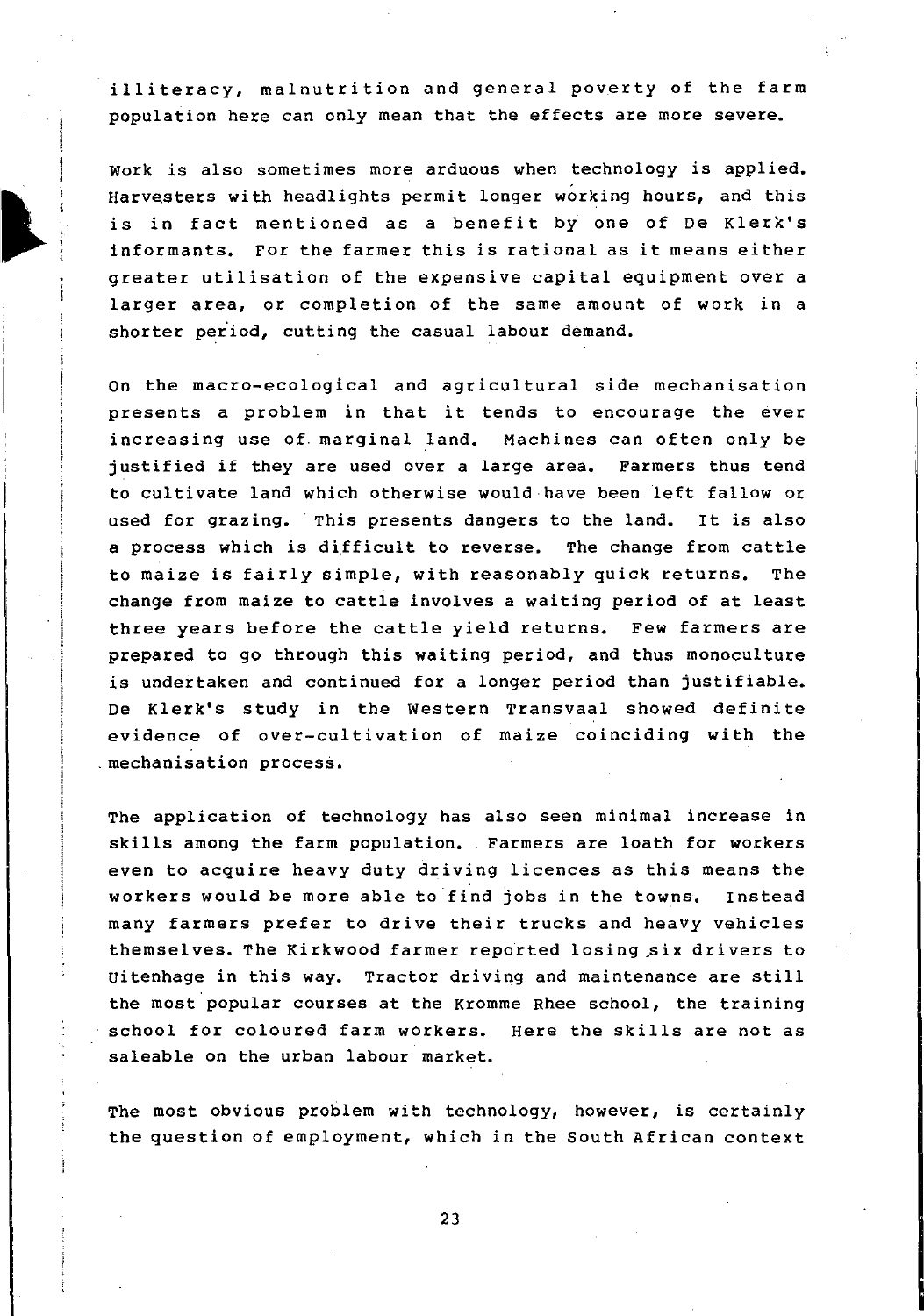also means housing. Whereas overseas the application of technology in agriculture has freed workers and allowed them to leave the farms and go to the better life in the cities, in South Africa the "surplus" population finds itself restricted to the reserves. While some workers actually choose this alternative, whether to escape the control of the white farmer, or because of hope of the "promised Land" in the "independent" reserves, the actual situation in which they find themselves is usually even worse than that on the farms they have left.

Researchers in the reserves find many people who have come off white farms. There has also been an absolute decrease in the number of agricultural workers in south Africa since 1970. Yet when questioning farmers one rarely finds one who will admit to having actually retrenched workers because of mechanisation. They will admit a saving in labour in certain processes, but claim that the labour is still being employed on the farm for other tasks.

There are several possible explanations for this seeming contradiction. There has been a noticeable concentration and centralisation in farm ownership. As we have seen, it is usually the bigger farms which are the most mechanised. It seems that very often when a farm is taken over and consolidated with another one in the same area, the workforce of the newly acquired farm is retrenched, and the workers on the original farm work both farms. Thus the farmer does not retrench what he sees as "his" workers, but people certainly lose their jobs.

A second explanation is that it is perhaps not the workers resident on the farms who are losing their jobs, but those in the reserves who are no longer being employed on a casual or longer term basis. Macro statistics on change in land size and change in population bear this relationship out. Once again, the effects of mechanisation are felt in the reserves, rather than in the white agricultural areas.

Thirdly, there is the point that workers need not be overtly retrenched for mechanisation. people who have left white farms rarely see their removal as clearly as the tenants of the 1920s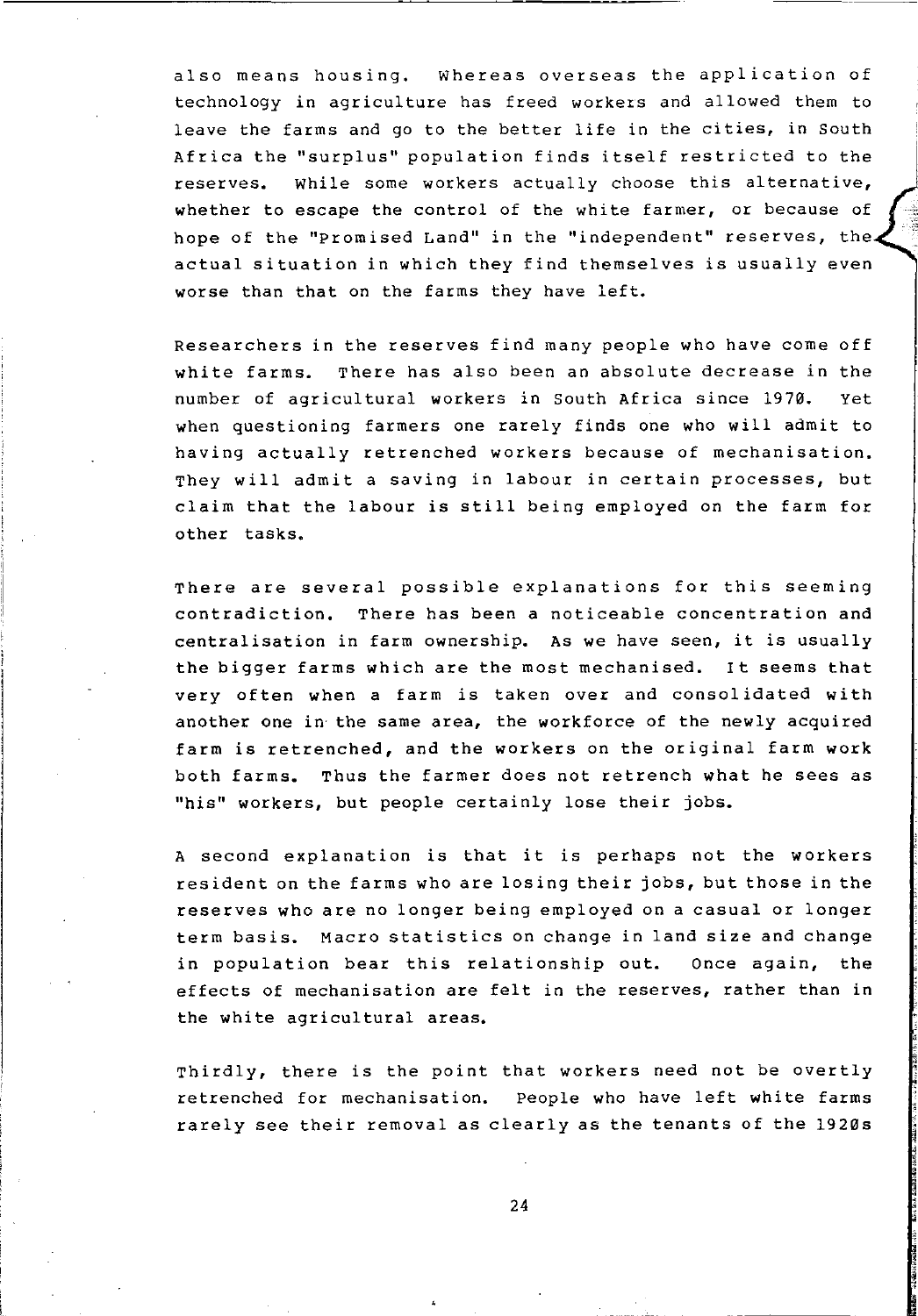saw the reduction of their stock as related to mechanisation. They usually see their leaving the farm as the result of a personal difference with the farmer, or personal dissatisfaction with the farmer. But obviously these things are not unrelated. The farmer who has a smaller labour need is much freer to sack workers who do not behave as he would like them to behave. To quote one of De Klerk's informant's again, mechanisation makes it "makliker om arbeiders uit te skakel." The workforce can thus be decreased by attrition in a more inconspicuous way.

Finally, the change to female labour could account for the farmer not reporting retrenchments. The males resident on the farm, who formerly worked there, might be moving more and more into work on the towns. The farmer will often, however, have no desire to force the family off, as the women and children are forming an ever bigger part of his workforce. A decrease in the number of those working full-time on the farm as a proportion of people resident on the farm suggests that this is indeed happening. The men live on the farm and work elsewhere. Women, classified almost exclusively as "casual" labour, continue to both live and work on the farm. As the Kirkwood farmer remarked, women "will always be there", at least as long as the farmer has use for them. They have few other alternatives in terms of employment and accommodation. (We must note that it is not necessarily the first time that female labour has been used on such a scale and for "unusua1" tasks. Scharf's discovered that women were being used extensively in the 1940s for pruning, as well as the arduous task of "bankies gooi").

What is worrying about the move towards female labour is that one suspects that it is accompanied by lower wages. It is difficult to substantiate this suspicion as casual farm wages are impossible to estimate with any accuracy, and in any case not comparable with regular wages. There is no reason to presume that farm wages would not follow the general pattern of lower female wages for equal work. One would also expect that farmers would justify the wages on the basis that the woman had her husband to support her and thus did not need a family wage. Family planning is a compulsory additional course for all students at the Kromme Rhee Training School, and whfle we would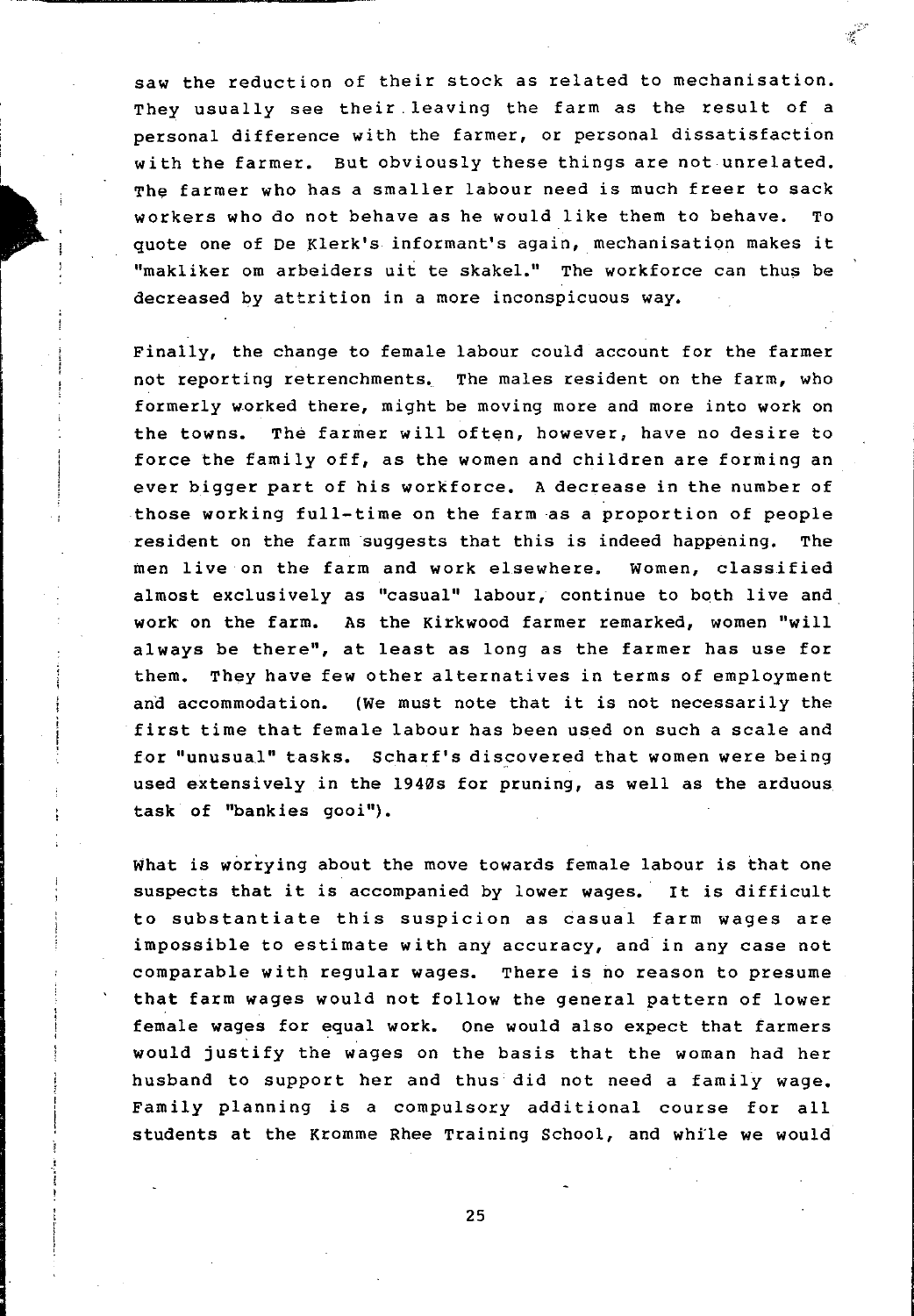not like to denigrate the importance of knowledge of and access to contraception, one can also well understand the utility to the farmer of smaller families and fewer dependents on his farm.

This paper has looked at four different farming operations in South Africa. While common themes have been drawn out, what has emerged is the complexity and variety of causes and effects in the application of technology in agriculture. This would be magnified if we were to extend the anlysis to pastoral farming.

 $\left($ .' .. , I

There are no glib or easy answers to the problems of agriculture. Instead of generalisations, we need studies firmly rooted on the ground.

#### **Bibliograpby**

African Studies Institute, Oral History project, University of the witwatersrand

Aires, A. "The Changing Patterns of Labour Relationships in the Sundays River Valley of the Eastern Cape", SALDRU Farm Labour Conference, 1976.

Berg, M (Ed.): Technology and Toil in Nineteenth Century Britain, CSE Books, London, 1979.

De Beer, A.G. "Semi-mechanized Sugar Harvesting Systems for a Developing Country" in Agricultural Engineering, 1980 (?), pp 992-1001.

De Klerk, M. <u>Technological Change and Employment in South</u><br>African Agriculture, (unpublished), MA Economics, University of cape Town, 1983.

Nelson, J. A Survey of Technical Change and Employment in the South African Cane Industry, (unpublished), B Sc Agricultural Economics, University of Natal, 1983.

"Pesticide Office Demands New Safety Studies" in Science, Vol 221, page 442.

Young, G. "Labour in Transvaal Agri-Business: A Study of Two Farms", SALDRU Working Paper No 16.

plus interviews mentioned in the text